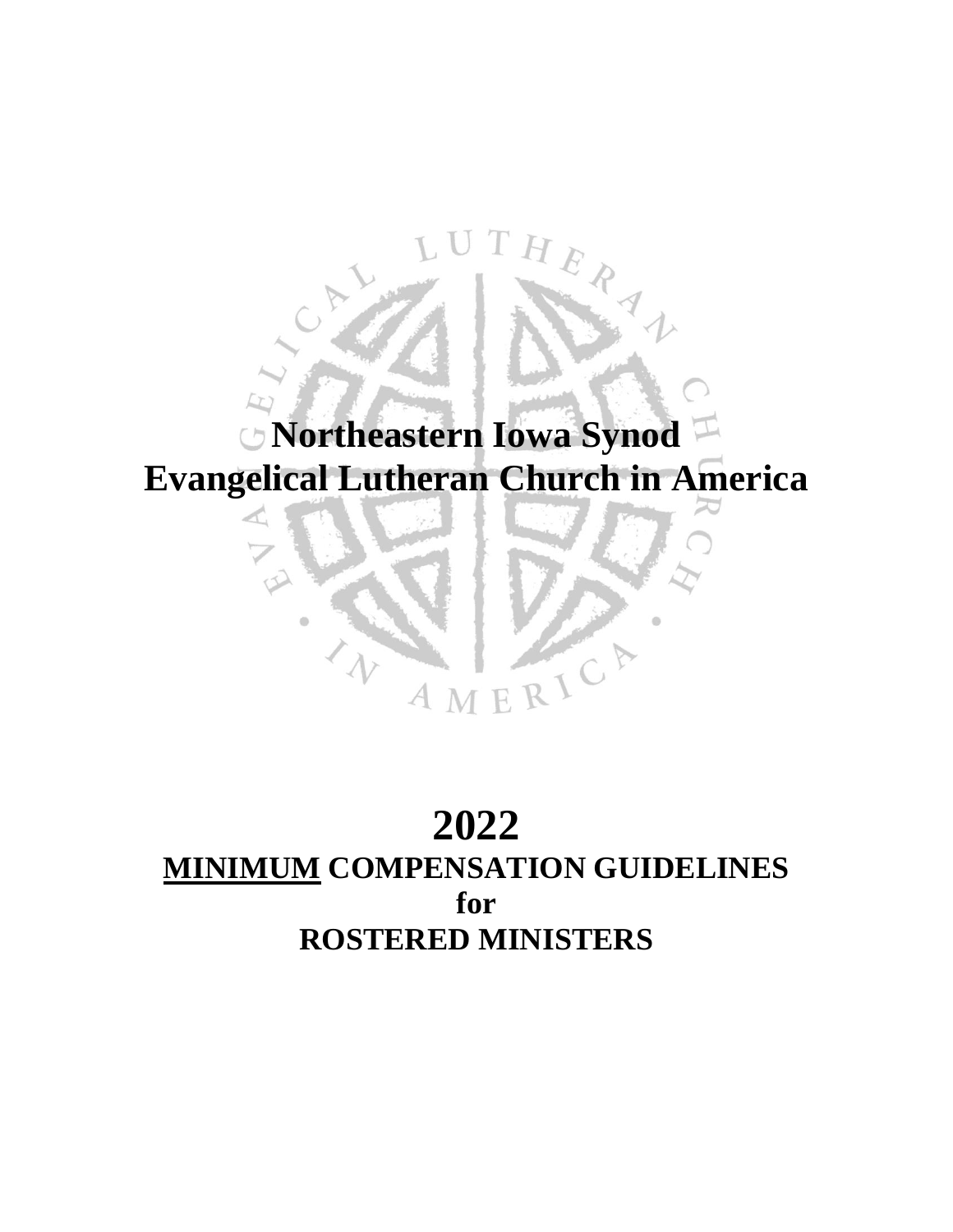# **Table of Contents**

|                                                                                     | Page                  |
|-------------------------------------------------------------------------------------|-----------------------|
| <b>Compensation for Rostered Ministers</b>                                          |                       |
| <b>Clergy Housing</b>                                                               | $\mathbf{1}$          |
| <b>Professional Support</b>                                                         |                       |
| Automobile                                                                          |                       |
| <b>Continuing Education</b>                                                         |                       |
| <b>First Call Theological Education</b>                                             |                       |
| Sabbatical                                                                          | $2223$<br>$33$<br>$3$ |
| <b>Staff Support/Mutual Ministry Committee</b>                                      |                       |
| Synod Assembly and Fall Theological Conference                                      | $\overline{3}$        |
| Books, Periodicals, Other Expenses                                                  | $\mathfrak{Z}$        |
| Vacation and Holiday Benefits                                                       | $\mathfrak{Z}$        |
| <b>Additional Information</b>                                                       | $\overline{3}$        |
| Love Gifts                                                                          | $\overline{3}$        |
| <b>FICA Tax</b>                                                                     | $\overline{4}$        |
| Sick Leave/Family Sick Leave/Short-term Disability                                  | $\overline{4}$        |
| <b>Parenting Leave</b>                                                              | $\overline{4}$        |
| Health, Retirement, Disability and Basic Group Life                                 | 5                     |
| Portico Health Benefits Coverage                                                    | $\sqrt{6}$            |
| <b>Sponsored Couples</b>                                                            | $\sqrt{6}$            |
| Waiver of Medical-Dental Coverage Possible                                          | $\sqrt{6}$            |
| Rostered Ministers Minimum Base Salary According to Years of Experience             | $\tau$                |
| Compensation and Benefits for Temporary Ministries                                  | $\overline{9}$        |
| <b>Sabbatical Guidelines</b>                                                        | 11                    |
| <b>Application for Sabbatical</b>                                                   | 14                    |
| <b>Addendum A: Mutual Ministry Committee</b>                                        | 15                    |
| Addendum B: Review of Minister of Word and Sacrament, Minister of Word and Service, |                       |
| and Congregational Ministry                                                         | 17                    |
| Review of Pastor Based on Synod Constitution                                        | 18                    |
| Review of Deacon Based on Synod Constitution                                        | 21                    |
| Review of Congregational Ministry Based on the Model Constitution for               |                       |
| Congregations and the Letter of Call                                                | 24                    |
| Addendum C: Checklist for Parsonage Use                                             | 26                    |
| Addendum D: Housing Allowance Resolution                                            | 27                    |
| Addendum E: Rostered Minister Automobile Expense Report                             | 28                    |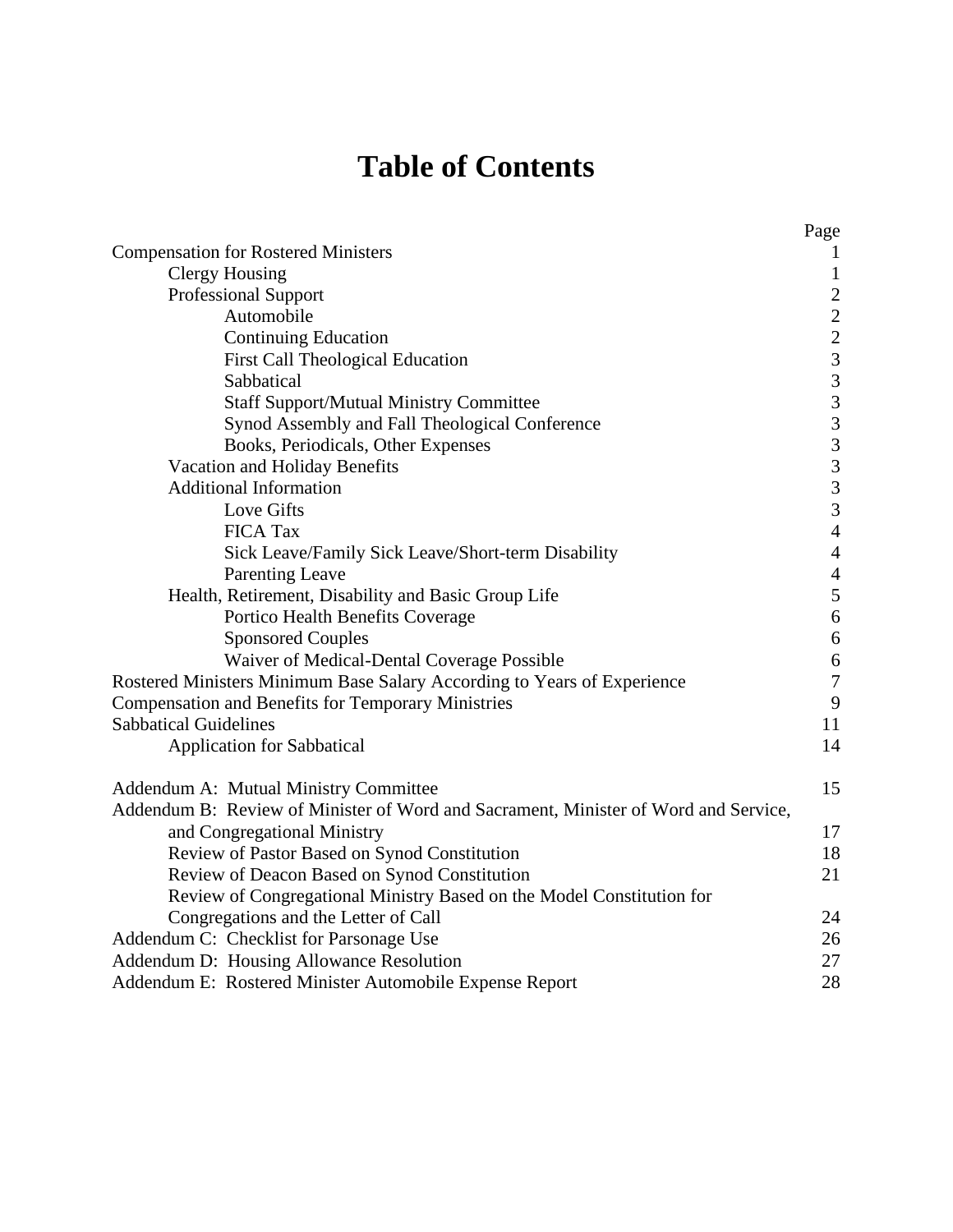#### **2022 MINIMUM COMPENSATION GUIDELINES for ROSTERED MINISTERS**

### **INTRODUCTION**

Rostered ministers (pastors and deacons) "work in and with and for the community for the sake of the Gospel." They are "workers, called by God through the church to serve the Gospel" in equipping the baptized for ministries in the world and in the church. In the letter of call, congregations and leaders both pledge themselves to actions that enable effective ministry for the Gospel. These guidelines are offered as an avenue of providing support for ministries.

The compensation guidelines for this synod are written by a subcommittee of the Synod Council. The work of the subcommittee is reviewed and modified by the Synod Council before being submitted to the Synod Assembly.

Many factors influence these guidelines. Those include changes in the cost of living, comparison with other synods, and recognition of accumulated skills in the practice of ministry and in "first" career" settings. Those involved in setting these guidelines are also aware of the high debt load carried by those new to the ministry and the shortage of rostered ministers for ministries in this church.

We urge congregations to study these guidelines and to use them for mutually affirming dialogue about the financial aspect of care for rostered ministers.

*Note: Those who prepare these guidelines are not tax professionals, nor do they give tax advice. Congregations, pastors, and deacons should consult a qualified tax professional for tax related questions and advice.*

## **COMPENSATION FOR ROSTERED MINISTERS (PASTORS & DEACONS)**

Pastors and deacons should be compensated at the base salary grid printed below, including all benefits, and including recognition of prior service completed before ELCA ordination. However, for deacons:

- 1. Federal Tax Code will not permit a tax-deductible housing allowance for lay ministers. However, congregations may provide additional, taxable compensation for housing costs. The salary grids for pastors and deacons are identical because deacons generally do not receive a housing allowance.
- 2. Federal Tax Code requires congregations to pay the employer's portion of FICA for deacons. Under the Federal Tax Code congregations MAY NOT pay the employer's portion of FICA to the IRS for pastors and housing allowance eligible deacons, nor may they withhold the minister's portion of FICA taxes. Instead, a FICA offset is paid to the minister for the employer portion of FICA tax owed. The minister is then required to pay the congregation portion and the personal portion of FICA taxes in quarterly tax payments to the IRS.
- **A. CLERGY HOUSING** (generally for pastors only. See item 4 below.)
	- 1. When a parsonage is provided, all utilities and maintenance costs are to be borne by the congregation. (See Addendums C)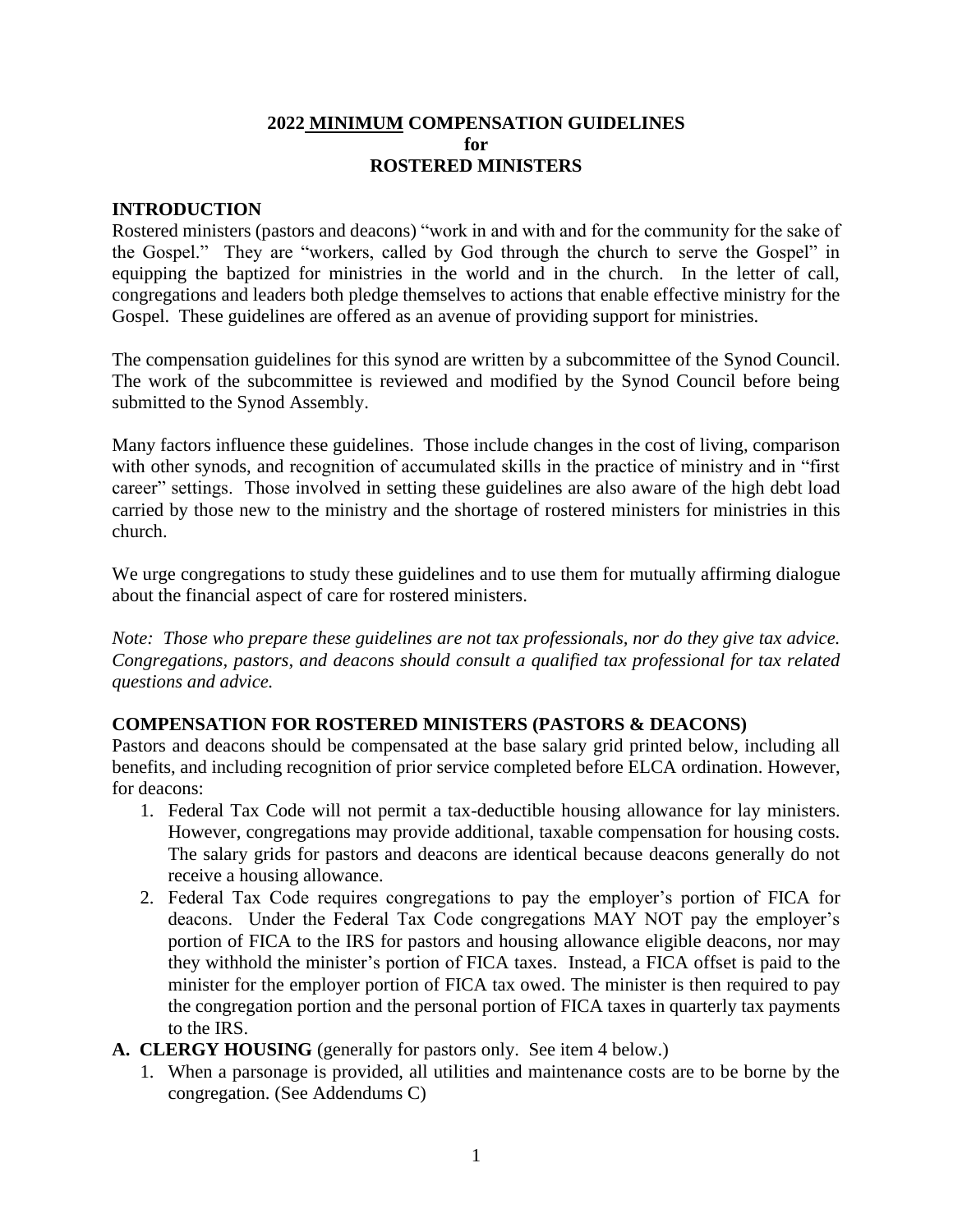- 2. When a parsonage is not provided, the congregation should provide a housing allowance at a minimum level of 30% of base salary plus the FICA offset or at a level adequate to pay for mortgage, maintenance, utilities, and taxes. (See Addendum D.)
- 3. Congregations providing a parsonage are encouraged to contribute to a housing equity fund for their rostered minister(s). Housing equity is a designated fund for retirement housing or a down payment on a domicile. This suggested annual contribution is 3% of defined compensation. Congregations contemplating a housing equity arrangement will want to investigate Portico Benefit Services for additional details and assistance.
- 4. Housing provided to deacons and lay church employees may not be taxable, if living on the church property is an important and necessary part of the duties of the employee. This could apply to a custodian, for example, and perhaps to other employees who are available to members of the congregation at varying hours as needed.
- 5. Congregations should pay the moving expenses for rostered ministers. Under the current Federal Tax Code moving expenses are considered a fringe benefit and must be included as taxable income on the minister's W-2.

# **B. PROFESSIONAL SUPPORT**

## 1. AUTOMOBILE

Automobile and other work-related travel is an expense of the congregation and, as such, is not usually reported as taxable income and should not be considered part of a salary package. Reimbursement for travel expense may be handled in one of three ways:

- a. Reimbursement for actual business miles traveled at the current rate established by the Internal Revenue Service. Congregations and rostered ministers negotiate documentation and frequency of payment details. This is the recommended method of reimbursement. **The IRS requires that mileage be submitted by month at least every 60 days**. (See Addendum E.)
- b. Payment of a lump sum per year pro-rated to a monthly basis. Rostered ministers need to maintain accurate records of actual business mileage and vehicle expenses and provide that documentation for tax records, as portions of this allowance may be taxable.
- c. The congregation may provide a vehicle for staff use.
- 2. CONTINUING EDUCATION
	- a. Quality, holistic continuing education for rostered ministers provides a source for challenging ideas, cutting edge programs and professional renewal. It is not vacation time. Because both benefit, congregations and rostered ministers share expenses for continuing education. Congregations are encouraged to support continuing education at the \$900 level, plus \$400 annual contribution by each rostered minister. Two weeks of time away, including two Sundays, should be allowed annually for continuing education. If there is a prior agreement between the rostered minister and the congregation's council, continuing education time and money can be cumulative to six weeks in the same ministry setting. The ELCA expectation for continuing education is 50 contact hours per year.
	- b. Unused continuing education funds may accrue to three years, and, for accounting purposes, may be placed in a separate account. Termination of the call in that ministry setting will cancel all time and money contributed by the congregation for that rostered minister. The rostered minister shall be reimbursed for personal funds that have been contributed to the continuing education account.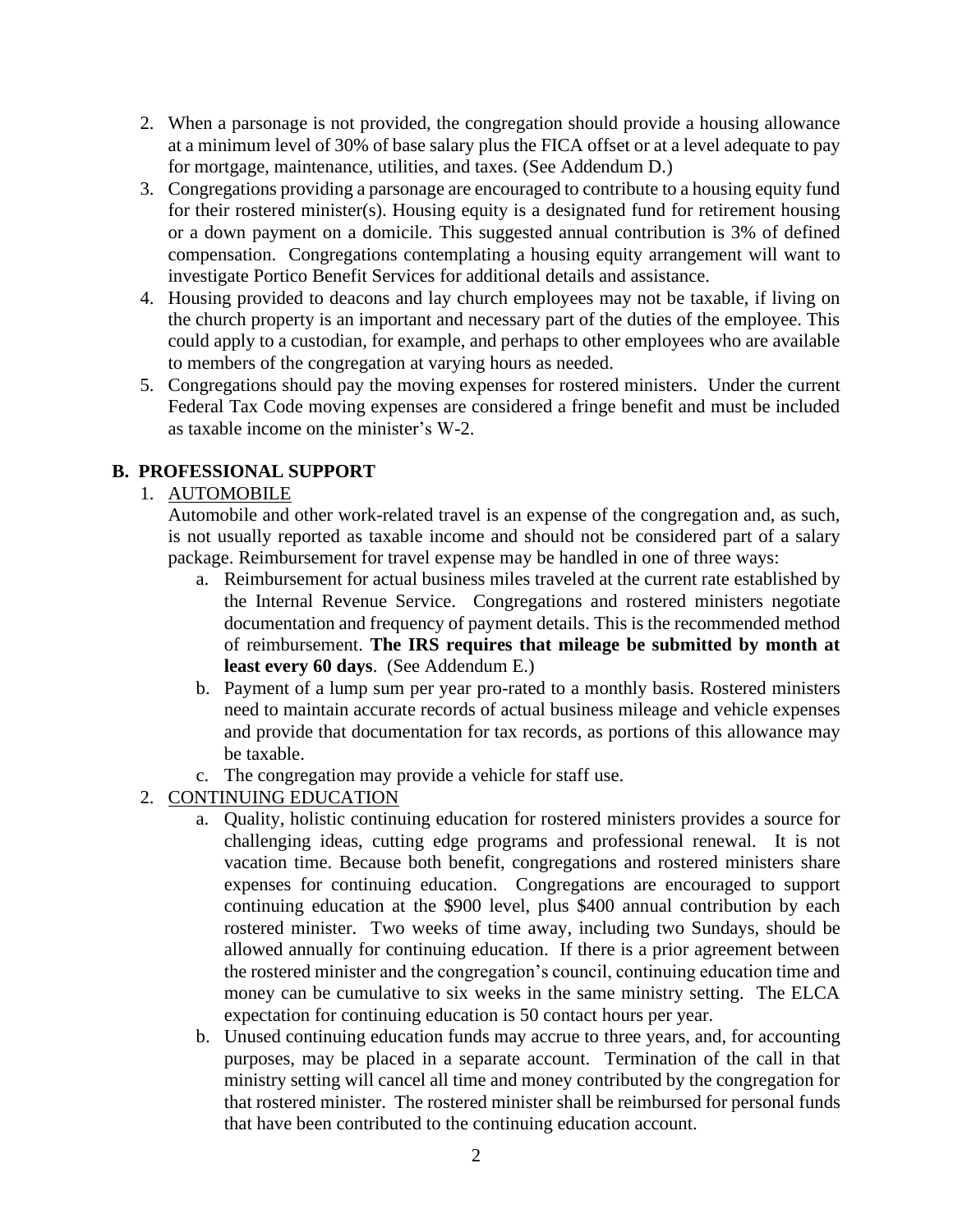## 3. FIRST CALL THEOLOGICAL EDUCATION

In the first three years of ministry following ordination, rostered ministers are required to be actively involved in the Northeastern Iowa Synod's program of First Call Theological Education (FCTE), part of a churchwide emphasis on continued learning and development of supportive collegial relationships. The synod's FCTE program involves an annual retreat, mentoring, colleague groups, and elective or required continuing education opportunities. The ELCA expectation for continuing education is 50 hours per year. It is an expectation for a first call ministry site to provide time and financial support for all First Call activities.

## 4. SABBATICAL (Financially Supported Time for Renewal)

Opportunities for a maximum three-month sabbatical are becoming more common in the ELCA. Some congregations include a sabbatical renewal time as part of the call. Others establish sabbatical renewal as congregational policy. The Northeastern Iowa Synod Sabbatical Policy provides some broad guidelines for sabbatical planning and implementation. The synod can also provide a helpful video, contacts with sabbatical "veterans," and reference materials for congregational study and planning. (See the Sabbatical Guidelines section)

## 5. STAFF SUPPORT/MUTUAL MINISTRY COMMITTEE

It is recommended that a staff support/mutual ministry committee be established within each congregation. Suggestions for creation and maintenance of such an advisory committee may be found in Addendum A.

## 6. SYNOD ASSEMBLY AND FALL THEOLOGICAL CONFERENCE

Through the letter of call, all rostered ministers are required to attend the Synod Assembly and Fall Theological Conference at congregational expense. In addition, spouses are encouraged to participate in the Fall Conference, with the congregation providing funds for attendance.

## 7. BOOKS, PERIODICALS, OTHER EXPENSES

Professional expenses such as books, periodicals, program materials, and other educational materials should be shared by the congregation and the rostered minister. A recommended congregational amount is up to \$700.00 annually.

# **C. VACATION AND HOLIDAY BENEFITS**

1. Vacation

Due to the rigors and often long hours of congregational ministry, vacation equivalent to four weeks per year (28 days, including four Sundays) should be provided. This does not include time for continuing education. Supply ministers covering for vacation are to be paid by the congregation(s).

2. Holidays

Congregations should provide appropriate time off for holidays. If the actual day cannot be taken, another day should be designated.

# **D. ADDITIONAL INFORMATION**

## 1. Love Gifts

So-called cash "love gifts" given to pastors at Christmas, and at other times of the year are always taxable income, regardless of whether the gifts are given individually by members of the congregation(s), or are gathered by the congregation(s) and given in a single check to the rostered minister(s) and/or lay staff members.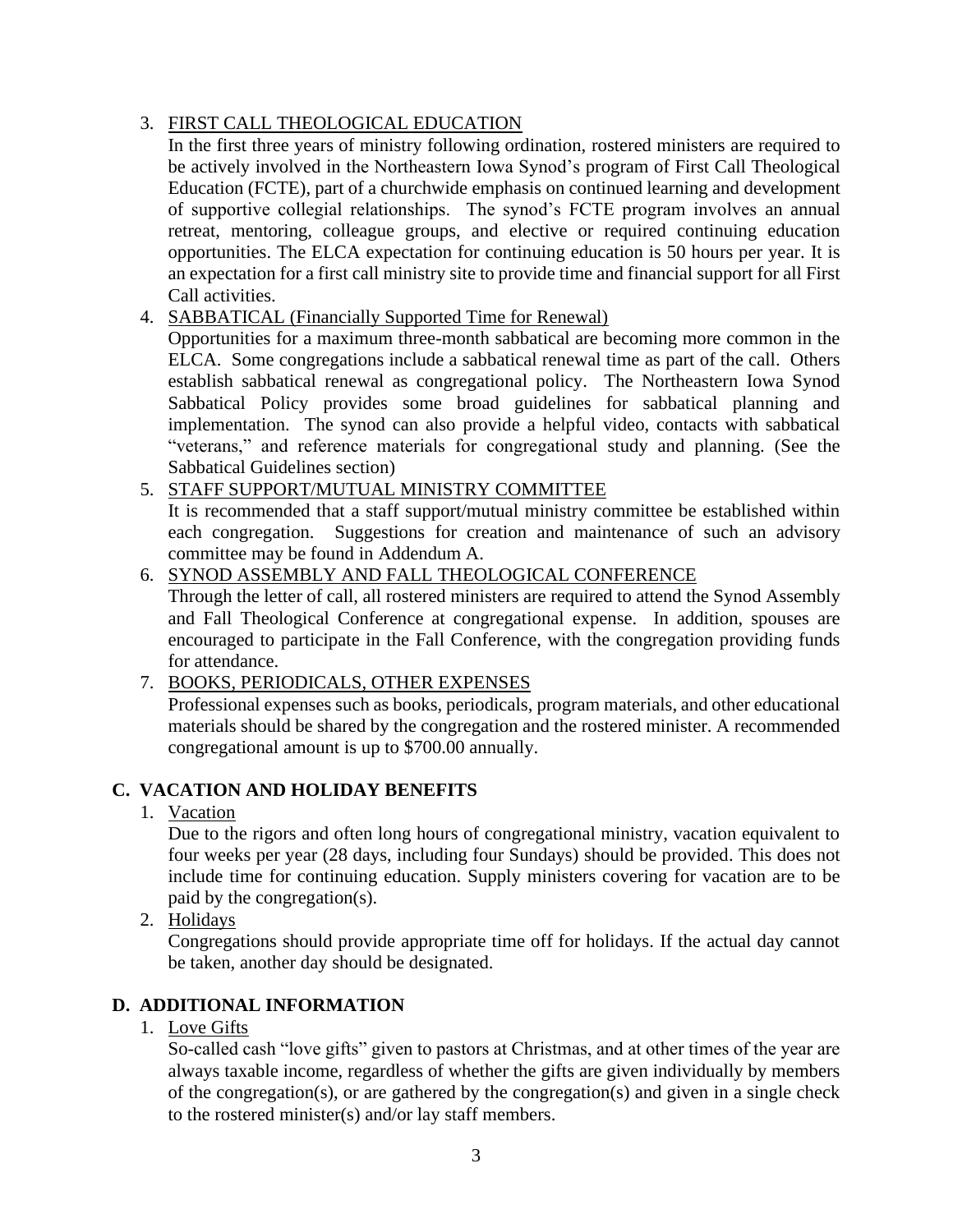## 2. FICA Tax

#### Pastors:

Our nation's tax policy treats pastors as self-employed persons for FICA purposes. Where employees pay 7.65% of their income for FICA Tax, with the employer providing the remaining 7.65%, ordained clergy pay the full 15.3% FICA Tax on income and housing. Congregations are strongly encouraged to provide a FICA Tax offset equivalent to the employer's portion of this tax, as they now do with other non-ordained staff. Note that congregations cannot pay the pastor's FICA tax directly. When it is provided, the offset becomes additional taxable income to the pastor.

Deacons:

Congregations must withhold 7.65% of a deacon's income for FICA taxes, and pay it to the IRS along with the congregation's portion of 7.65% unless it is determined that the deacon is eligible for housing, in which case the deacon must pay all FICA taxes through quarterly estimated tax payments.

## 3. Sick Leave/Family Sick Leave/Short-term Disability

Sick leave recommendation is one day per month, cumulative to sixty days. Sick leave days may also be taken to care for a sick child, spouse, or parent. The congregation is to assume responsibility for pulpit supply to cover worship services, funerals, etc., during sick leave. In the event of extended illness, the congregation shall assume the responsibility for providing full salary and benefits for the first eight consecutive weeks of the illness, at which time the Portico Disability Plan will take effect. The congregation is responsible for arranging pulpit supply during the disability.

4. Parenting Leave

The church places a high value on family, therefore a need for guidelines relating to maternity, adoptive and family leave are appropriate. These guidelines are offered to help congregations approach such situations in a caring manner. During any parenting leave period, supply ministers are to be paid by the congregation.

a. Maternity leave

A period of six (6) weeks leave is to be offered with full pay and benefits (with the exception of car allowance). The decision regarding prenatal and postnatal time should be determined on an individual basis at the discretion of the rostered minister and the church council. If both parents are in the employ of the congregation, the six weeks may be split between them. Two (2) weeks of paid adoptive or birth leave may be given to the secondary care giver. Accrued vacation may also be used in conjunction with the leave. A rostered minister desiring additional leave, either prior to, or following birth or adoption, may negotiate for unpaid leave.

b. Adoptive leave

Six (6) weeks of paid adoptive leave is available to an adoptive mother or an adoptive father (whoever is the primary care giver), following the adoption of a child. If both parents are in the employ of the congregation, the six weeks may be split between them. Two (2) weeks of paid adoptive or birth leave may be given to the secondary care giver. Accrued vacation may also be used in conjunction with the leave. A rostered minister desiring additional leave, either prior to, or following birth or adoption, may negotiate for unpaid leave.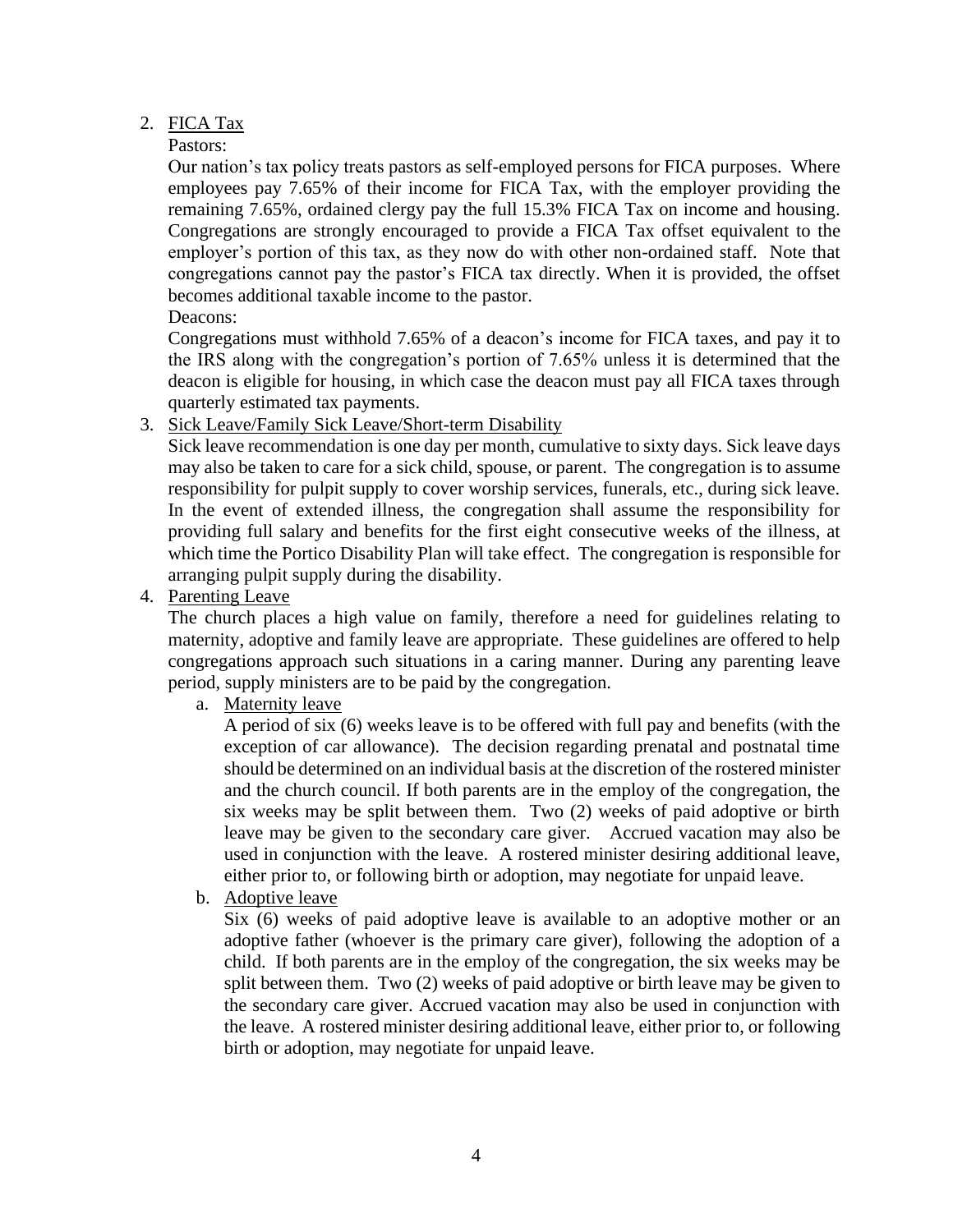- c. Family leave
	- *i.* Congregations should be sensitive to family needs, such as paternity leave or extraordinary illness of children or parents of the rostered minister, and arrange proper leave time for these circumstances.
	- *ii.* In the event of a death in his or her immediate family (to include spouse, children, parents, stepchildren, stepparents, brother, sister, grandparents, step grandparents, grandchildren, step grandchildren, mother-in-law, father-in-law, or legal guardian), a rostered minister will normally be allowed three (3) days, with pay, to attend the funeral and to deal with family affairs.
	- iii. In cases where there is a special need related to circumstances, generally assumed to be the sudden death of an immediate family member, or cases requiring extensive travel, up to a total of five (5) working days may be granted in consultation with the church council. A rostered minister desiring additional leave may negotiate for unpaid leave or vacation.

# **E. HEALTH, RETIREMENT, DISABILITY, AND BASIC GROUP LIFE**

For pastors, the contributions are figured on defined compensation which includes: annual base salary, FICA tax allowance, housing allowance (cash or parsonage), furnishings and/or utilities allowance (if the congregation/organization pays it directly to the rostered minister), housing equity contributions (if the congregation/organization pays them directly to the rostered minister), and additional tax-sheltered annuity contributions made by way of a voluntary salary reduction agreement the rostered minister has reached with the congregation/organization (includes tax-sheltered contributions made to another financial institution).

For deacons, defined compensation is generally limited to the base salary.

Be sure to report your employee's change of compensation via EmployerLink as soon as it is applicable. More information about the process is available here: [https://employerlink.porticobenefits.org.](https://employerlink.porticobenefits.org/)

Portico offers two options on its website that help with calculations.

- 1. Login to your own Portico account at [https://myportico.porticobenefits.org/overview-life](https://myportico.porticobenefits.org/overview-life-changes/calculating-the-cost-of-benefits)[changes/calculating-the-cost-of-benefits.](https://myportico.porticobenefits.org/overview-life-changes/calculating-the-cost-of-benefits)
- 2. Login to the EmployerLink (usually the treasurer or church administrator have access), click on "Resources," then "Overview," and then "Calculators."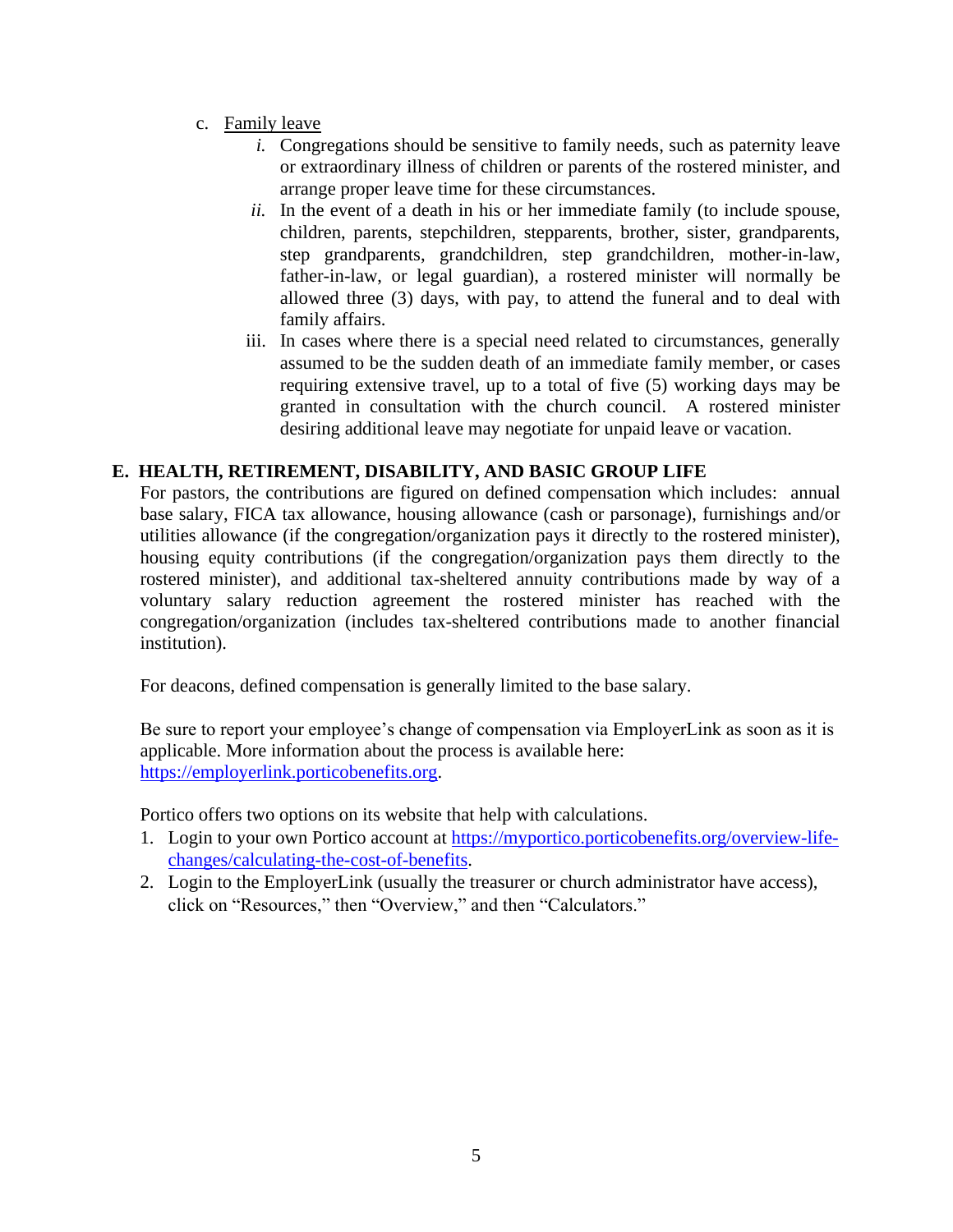## **Portico Health Benefits Coverage**

Portico Benefit Services, the nonprofit benefit ministry of the ELCA, provides the benefit program for rostered ministers, lay employees, and their families. Portico provides health, dental, prescription drug, retirement, disability, and group life insurance benefits in one bundled program.\* This program is designed to address the needs of rostered ministers and provide seamless benefits during change of call, leave from call, and other events unique to ministry. A bundled approach helps ensure rostered ministers and lay employees are protected against significant financial loss from a variety of risks. Through Portico, congregations\*\* in this synod and across the country pool their collective purchasing power to provide benefits in a cost-effective manner. For more information, see the ELCA Philosophy of Benefits at [PorticoBenefits.org/philosophy.](https://porticobenefits.org/philosophy)

Congregations and plan members share the cost of benefits. Congregations are expected to support the wellbeing of their covered plan members by paying all or a significant portion of the contributions for benefits. Plan members are expected to participate in the cost of utilizing the benefits (e.g., deductibles, coinsurance, and copays).

The ELCA Church Council has approved a balance of cost-sharing between congregations and plan members. Portico offers a choice of ELCA-Primary health benefit options that fit this approved balance. Each fall, congregations in this synod should select one of these approved options to offer their sponsored plan members for the following year. During annual enrollment, Portico will notify congregations which options fit within the range that the ELCA Church Council has approved. Congregations should engage in conversation with their rostered minister to determine the option that best fits their needs. Current contribution rates are available at [EmployerLink/PorticoBenefits.org](https://employerlink.porticobenefits.org/) or by calling Portico at 800.352.2876.

\*A plan member may waive health coverage if they have access to valid medical insurance coverage through their spouse or another employer.

\*\*"Congregations" may also refer to multi-point parishes or other non-parish ministry agencies such as Bible camps, long-term care facilities, hospitals, campus ministries, etc.

#### **1. Sponsored Couples**

If both spouses are sponsored under Portico Benefit Services, each sponsor is required to contribute to the ELCA benefits program for that individual. Employers will receive a "couple credit" that will be applied toward the cost of health benefits. Full contributions for retirement, disability, group life and retiree support coverages are required for both spouses.

#### **2. Waiver of Medical-Dental Coverage Possible**

Sponsored members may waive unnecessary additional medical-dental coverage under Portico Benefit Services. If a member is eligible for employer-provided medical benefits coverage **through a spouse's employer** or through a former employer, the rostered minister can select that coverage and waive coverage under the ELCA benefits program while continuing to participate in the ELCA retirement, disability, group life and retiree support.

Most members who waive coverage will incur additional costs to cover the contributions required by the spouse's plan, and to cover higher out-of-pocket costs if benefits under the spouse's plan are not as generous. Congregations, on the other hand, will save money due to lower ELCA plan contributions. Most congregations will find it appropriate to provide a larger-than-usual salary increase or additional retirement contributions when the plan member waives coverage.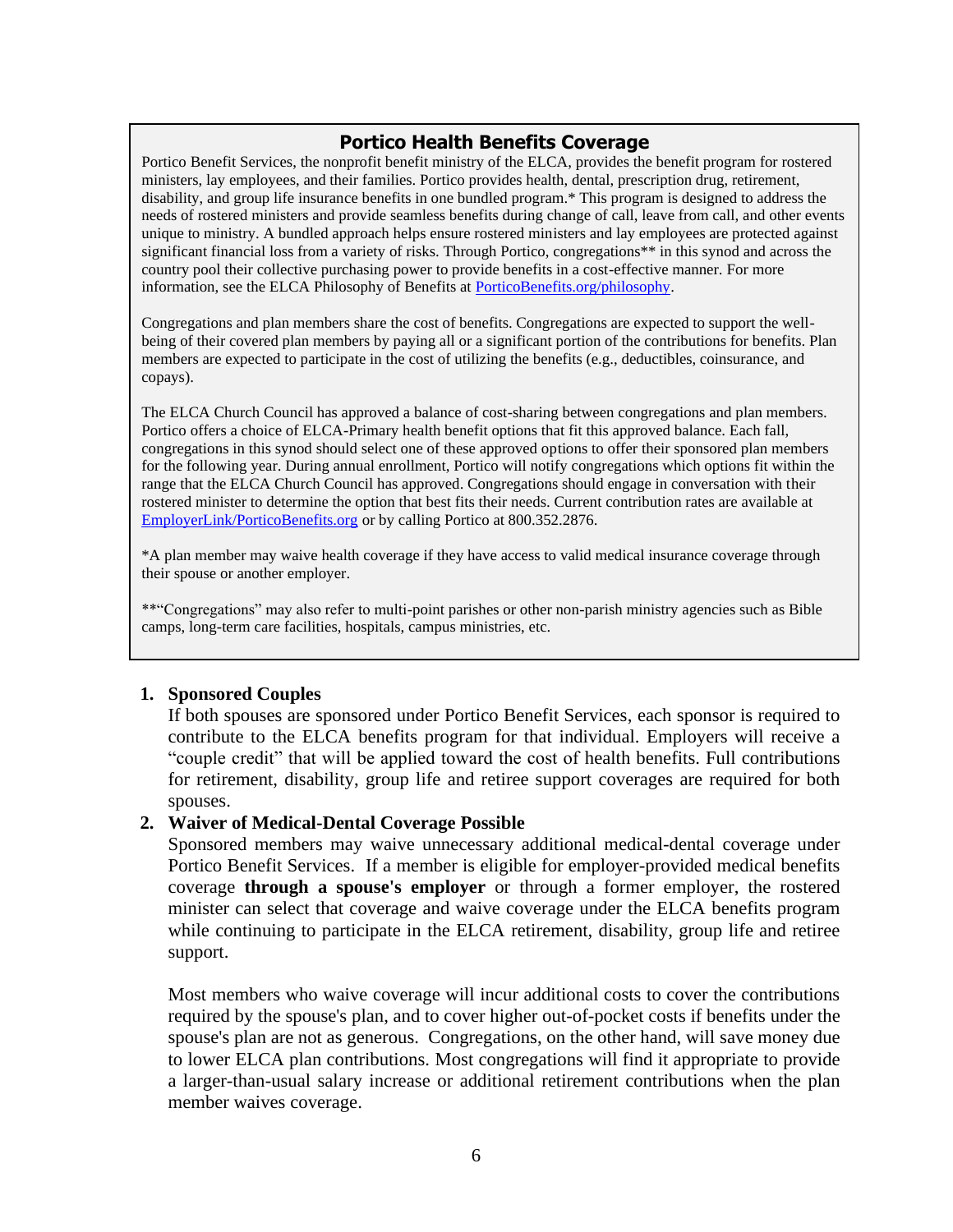Any salary increase should be unrelated to the rostered minister's decision to continue or waive coverage. If a salary adjustment is offered in exchange for reduced health benefits, the congregation may be required to establish a Health Savings Account (HSA), or a "cafeteria plan" under Section 125 of the Internal Revenue Code in order to avoid adverse tax consequences for rostered ministers who do not waive coverage. Please consult your tax advisor.

A member who has other employer-provided medical benefits coverage and wants to waive Portico coverage should contact the Customer Care Center of Portico Benefit Services.

## **F. ROSTERED MINISTERS MINIMUM BASE SALARY ACCORDING TO YEARS OF EXPERIENCE**

(Base Minimum Salary Grid) (Housing is not included in this base salary chart)

The following salaries are recommended for 2022. The salaries listed are minimum salaries for years of experience. Second career rostered ministers entering the ministry receive one year of credit on the grid for every three years of first career experience after age 22.

Ministers of Word and Sacrament ordained through the 3-year Theological Education for Emerging Ministries (TEEM) program receive a TEEM certificate, rather than a Master of Divinity degree. Therefore, second career persons entering the ministry through TEEM receive one year of credit for every four years of first career experience after age 22. When a TEEM graduate possesses a master's degree in any field of study, previous experience will count at the standard one to three ratio.

Each call situation is unique. The varieties of situations include solo or staff ministry team, solo or multiple parish site, specialized ministries in congregational or non-congregational setting, senior pastor, associate or assistant pastor, little or no staff to extensive staff supervision and planning. If the condition of service involves a special measure of responsibility, such as working alone in a parish and/or lack of support staff, heavier than normal workload, or head of staff responsibilities, additional compensation would be appropriate.

The percent increase at the 2022 graduate entry level is 1.3 percent (2021Social Security cost of living adjustment) plus incremental increases of \$635 per year through 35 years of service. Beyond year 35, congregations should negotiate with the pastor and arrive at a salary commensurate with the nature of the call. One suggestion might be to simply multiply the base increase in salary times the number of years of service over 35 years and add that total to the base minimum salary for 35 years of service. For example, 40 years of service equals 5 years x  $635 = 3175 + 62392 = 65567$ , a suggested minimum base salary for 40 years of service. Another option is the negotiation of a supplementary retirement contribution.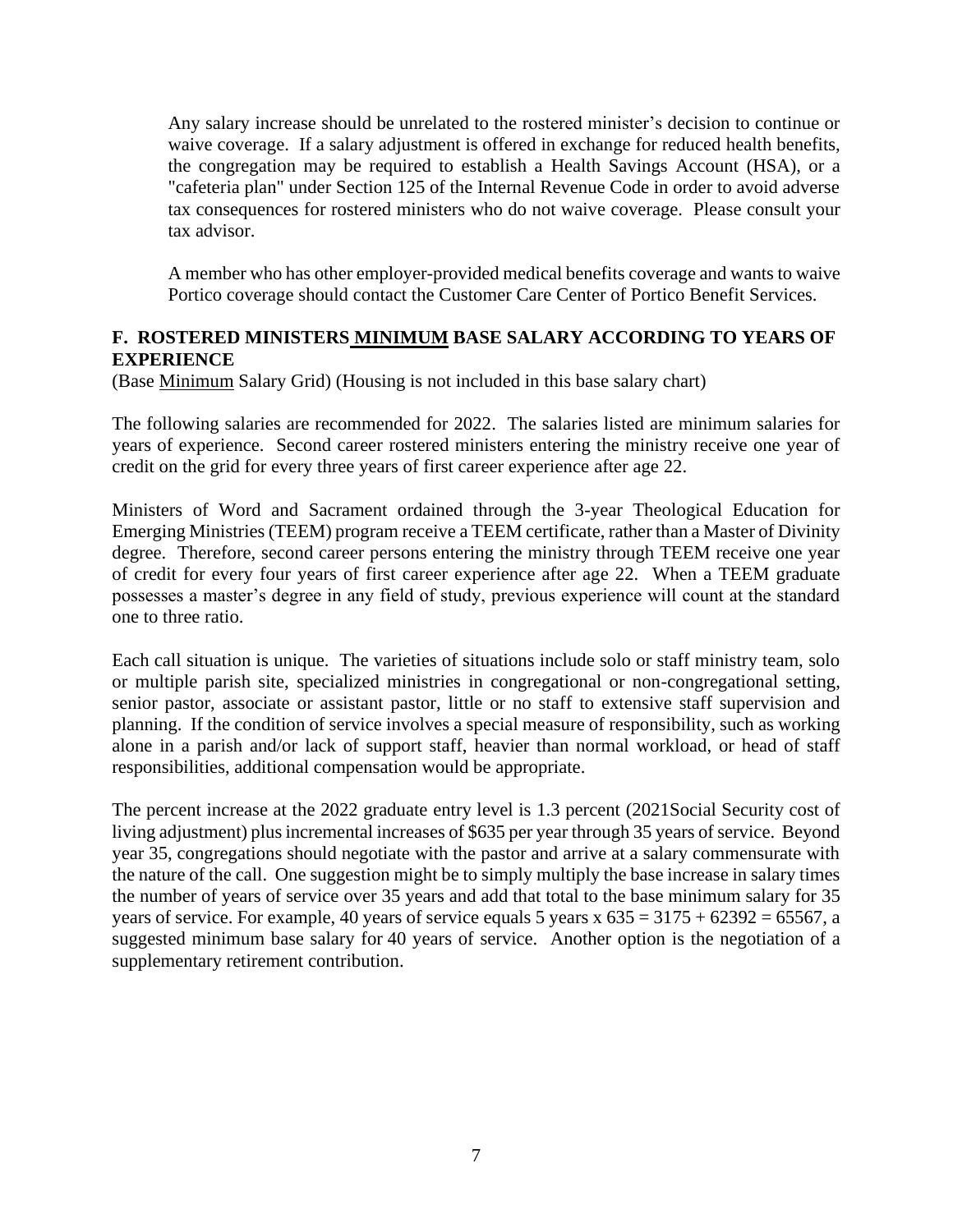## **Using the salary grid:**

| . .<br><b>Years of</b> | ັບ<br><b>Base</b> | <b>Base</b>  | <b>Base</b> | <b>Dollar</b>   | <b>Percent</b>  |
|------------------------|-------------------|--------------|-------------|-----------------|-----------------|
| <b>Service</b>         | 2020              | 2021         | 2022        | <b>Increase</b> | <b>Increase</b> |
|                        |                   |              |             | Over            | <b>Over</b>     |
|                        |                   |              |             | 2021            | 2021            |
|                        |                   |              |             | <b>Base</b>     | <b>Base</b>     |
| <b>Graduate</b>        | \$<br>39,028      | \$<br>39,652 | 40,167      | 515             | 1.30%           |
|                        | 39,663            | 40,287       | 40,802      | 1150            | 2.90%           |
|                        | 40,298            | 40,922       | 41,437      | 1150            | 2.85%           |
| 3                      | 40,933            | 41,557       | 42,072      | 1150            | 2.81%           |

# Graduate Level

| Base 2021 at the Graduate level     | 39,652  |
|-------------------------------------|---------|
| Cost of living increase of 1.3%     | $+ 515$ |
| Equals Base 2022 for Graduate level | 40.167  |

## Subsequent Years

2021 Base for years of service plus \$1,150 (\$515 cost of living allowance + \$635 incremental increase) equals 2022 Base for years of service.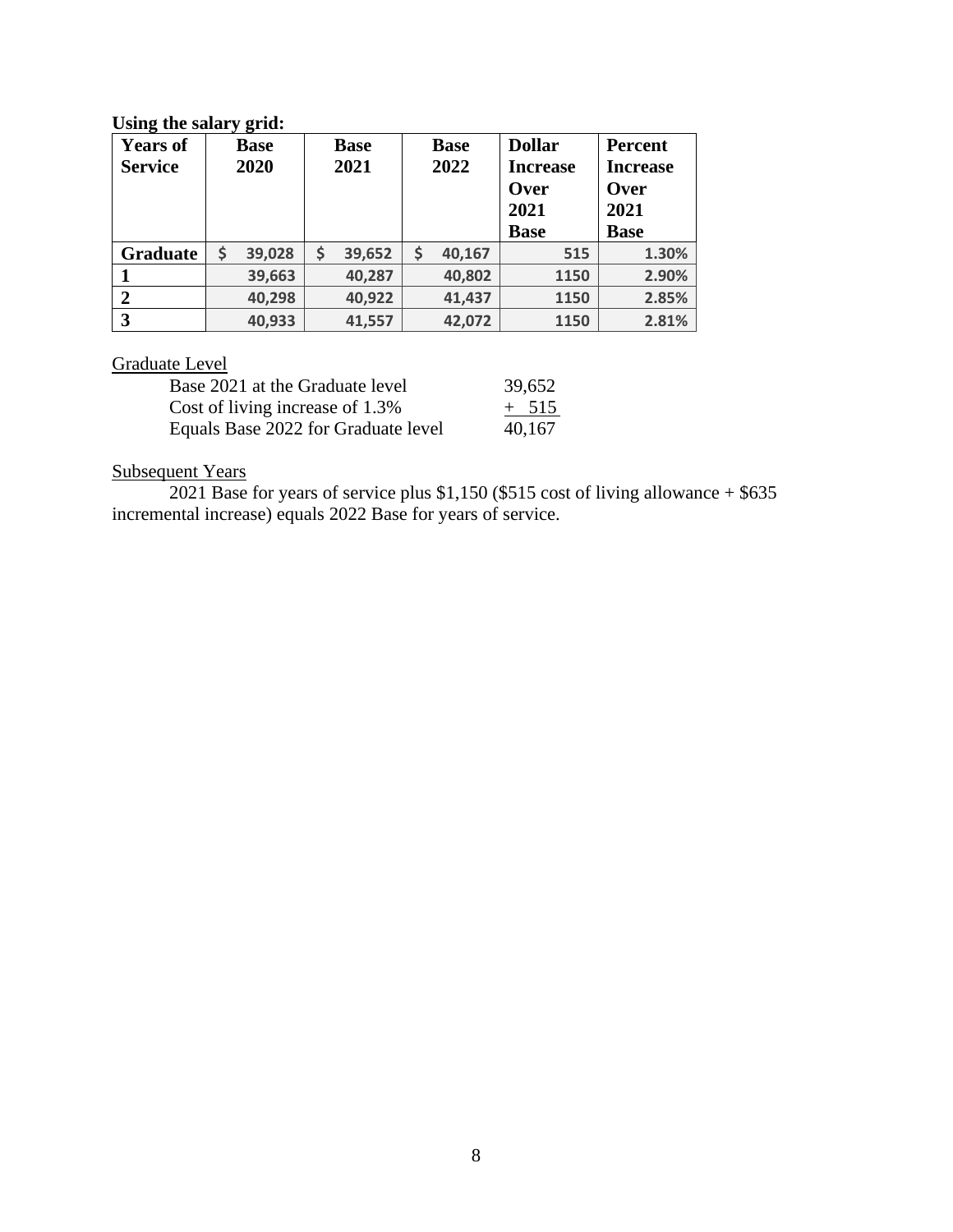| <b>Years of</b>         | <b>Base</b>  | <b>Base</b>  |      | <b>Base</b> | <b>Dollar</b>   | <b>Percent</b>  |
|-------------------------|--------------|--------------|------|-------------|-----------------|-----------------|
| <b>Service</b>          | 2020         | 2021         | 2022 |             | <b>Increase</b> | <b>Increase</b> |
|                         |              |              |      |             | Over            | Over            |
|                         |              |              |      |             | 2021            | 2021            |
|                         |              |              |      |             | <b>Base</b>     | <b>Base</b>     |
| Graduate                | \$<br>39,028 | \$<br>39,652 | \$   | 40,167      | 515             | 1.30%           |
| 1                       | 39,663       | 40,287       |      | 40,802      | 1150            | 2.90%           |
| $\boldsymbol{2}$        | 40,298       | 40,922       |      | 41,437      | 1150            | 2.85%           |
| $\overline{\mathbf{3}}$ | 40,933       | 41,557       |      | 42,072      | 1150            | 2.81%           |
| $\overline{\mathbf{4}}$ | 41,568       | 42,192       |      | 42,707      | 1150            | 2.77%           |
| $\overline{\mathbf{5}}$ | 42,178       | 42,827       |      | 43,342      | 1150            | 2.73%           |
| 6                       | 42,788       | 43,462       |      | 43,977      | 1150            | 2.69%           |
| $\overline{7}$          | 43,398       | 44,097       |      | 44,612      | 1150            | 2.65%           |
| 8                       | 44,008       | 44,732       |      | 45,247      | 1150            | 2.61%           |
| 9                       | 44,618       | 45,367       |      | 45,882      | 1150            | 2.57%           |
| 10                      | 45,228       | 46,002       |      | 46,517      | 1150            | 2.53%           |
| 11                      | 45,838       | 46,637       |      | 47,152      | 1150            | 2.50%           |
| 12                      | 46,448       | 47,272       |      | 47,787      | 1150            | 2.47%           |
| 13                      | 47,058       | 47,907       |      | 48,422      | 1150            | 2.43%           |
| 14                      | 47,668       | 48,542       |      | 49,057      | 1150            | 2.40%           |
| 15                      | 48,278       | 49,177       |      | 49,692      | 1150            | 2.37%           |
| 16                      | 48,888       | 49,812       |      | 50,327      | 1150            | 2.34%           |
| 17                      | 49,498       | 50,447       |      | 50,962      | 1150            | 2.31%           |
| 18                      | 50,108       | 51,082       |      | 51,597      | 1150            | 2.28%           |
| 19                      | 50,718       | 51,717       |      | 52,232      | 1150            | 2.25%           |
| 20                      | 51,328       | 52,352       |      | 52,867      | 1150            | 2.22%           |
| 21                      | 51,938       | 52,987       |      | 53,502      | 1150            | 2.20%           |
| 22                      | 52,548       | 53,622       |      | 54,137      | 1150            | 2.17%           |
| 23                      | 53,158       | 54,257       |      | 54,772      | 1150            | 2.14%           |
| 24                      | 53,768       | 54,892       |      | 55,407      | 1150            | 2.12%           |
| 25                      | 54,378       | 55,527       |      | 56,042      | 1150            | 2.10%           |
| 26                      | 54,988       | 56,162       |      | 56,677      | 1150            | 2.07%           |
| 27                      | 55,598       | 56,797       |      | 57,312      | 1150            | 2.05%           |
| 28                      | 56,208       | 57,432       |      | 57,947      | 1150            | 2.02%           |
| 29                      | 56,818       | 58,067       |      | 58,582      | 1150            | 2.00%           |
| 30                      | 57,428       | 58,702       |      | 59,217      | 1150            | 1.98%           |
| 31                      | 58,038       | 59,337       |      | 59,852      | 1150            | 1.96%           |
| 32                      | 58,648       | 59,972       |      | 60,487      | 1150            | 1.94%           |
| 33                      | 59,258       | 60,607       |      | 61,122      | 1150            | 1.92%           |
| 34                      | 59,868       | 61,242       |      | 61,757      | 1150            | 1.90%           |
| 35                      | 60,478       | 61,877       |      | 62,392      | 1150            | 1.90%           |

# **COMPENSATION AND BENEFITS FOR TEMPORARY MINISTRIES**

Temporary staff compensation and benefits should be based on the duties and the amount of time spent completing ministry tasks. The interim rostered minister serving a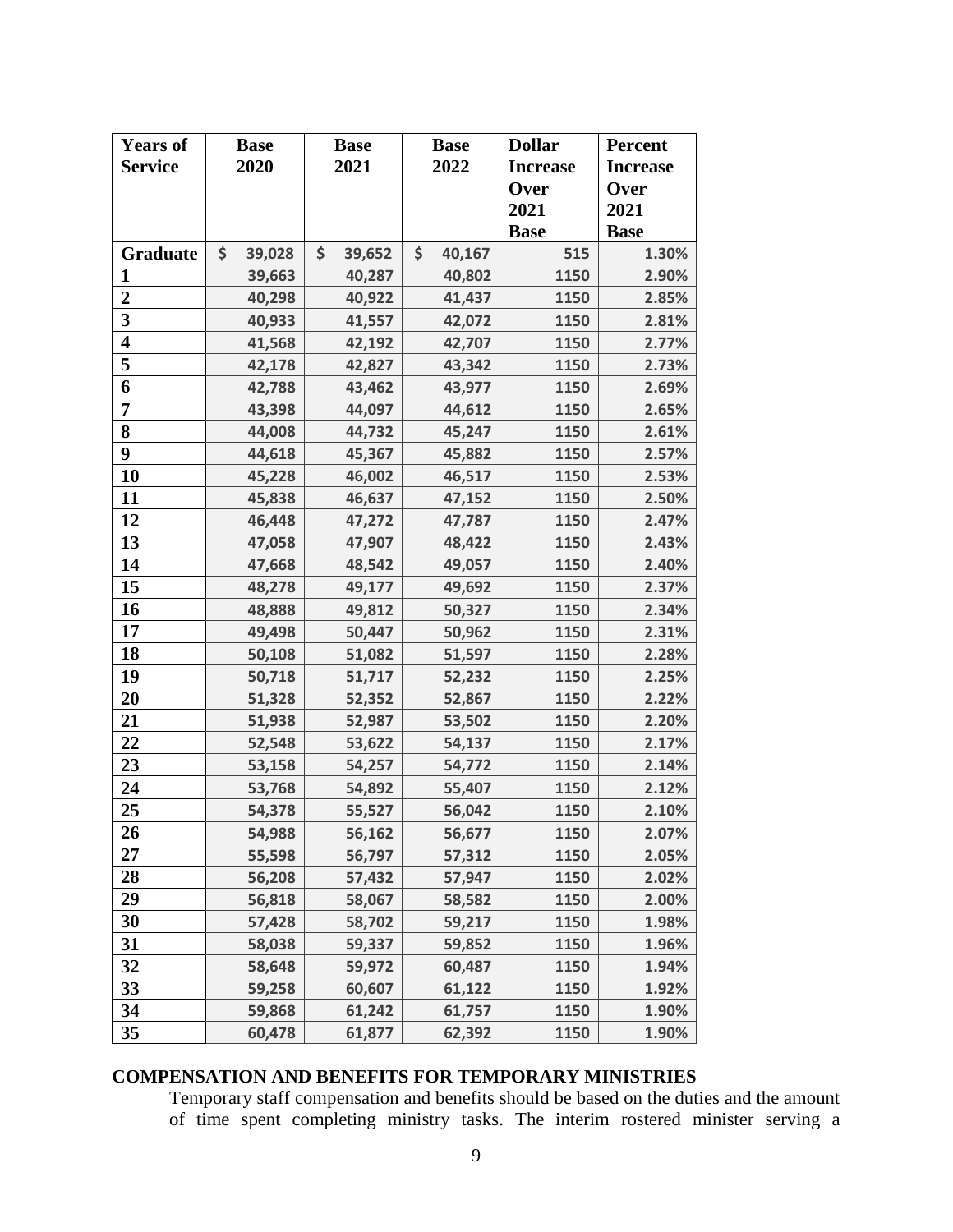congregation between permanent pastorates should be compensated as agreed upon by the rostered minister and all church councils involved, taking into account the following:

#### **A. Full-time Interim**

- 1. Parish supplies housing for the pastor, spouse, and family.
- 2. Compensation should be on the basis of the interim minister's number of years of experience according to synod guidelines. Under no condition shall it be less than the minimum guidelines for seminary graduates. Auto allowance should also be paid. Supplemental benefits should also be included.
- 3. Furthermore, if the parish situation requires concentrated effort above the normal routine, serious consideration should be given to meet the guidelines for a rostered minister of the experience and skills which the interim brings to bear on the problems of the parish. It must be remembered that restorative and creative ministry on the part of the interim rostered minister may be much more difficult and exhausting than regular parish ministry.
- 4. Interim calls are issued by the synod council in consultation with a local site.

## **B. Part-time Interim** (20 hours or less per week)

Compensation will be proportionate to the base salary, benefits and auto allowance of a full-time interim rostered minister. Interim calls are issued by the synod council. In no instance shall the minimum hourly wage fall below \$30 per hour inclusive of travel and preparation time plus mileage at the current IRS rate.

### **C. Supply Ministry**

Compensation should include preparation time, travel time, and mileage for worship services, Bible studies, confirmation, visitation, and funeral planning. It is courteous to have a check on hand to reimburse one-time supply ministers immediately. When supply is provided for multiple weeks or on an ongoing basis, payment arrangements may be agreed upon by the congregation and the supply minister.

In the event that weather or some other issue requires the cancelation of a worship service, the supply minister must be notified as soon as possible. The supply minister shall be paid \$100 for preparation time. No mileage shall be paid, unless the minister was already traveling to the congregation before being notified of the cancelation. Only the round-trip mileage actually traveled will be paid to the supply minister in this case.

#### **D. Weekly Worship**

Single Service -\$150; each additional service - \$40 If a class is taught - \$40 additional Communion presider only - \$30 per service. Total mileage should be paid at the IRS approved rate.

#### **E. Other Services** (weddings, funerals, etc.)

\$120 per service, plus mileage at the IRS approved rate, paid by the congregation. (This would be in addition to any honorarium the pastor might receive from the family members.)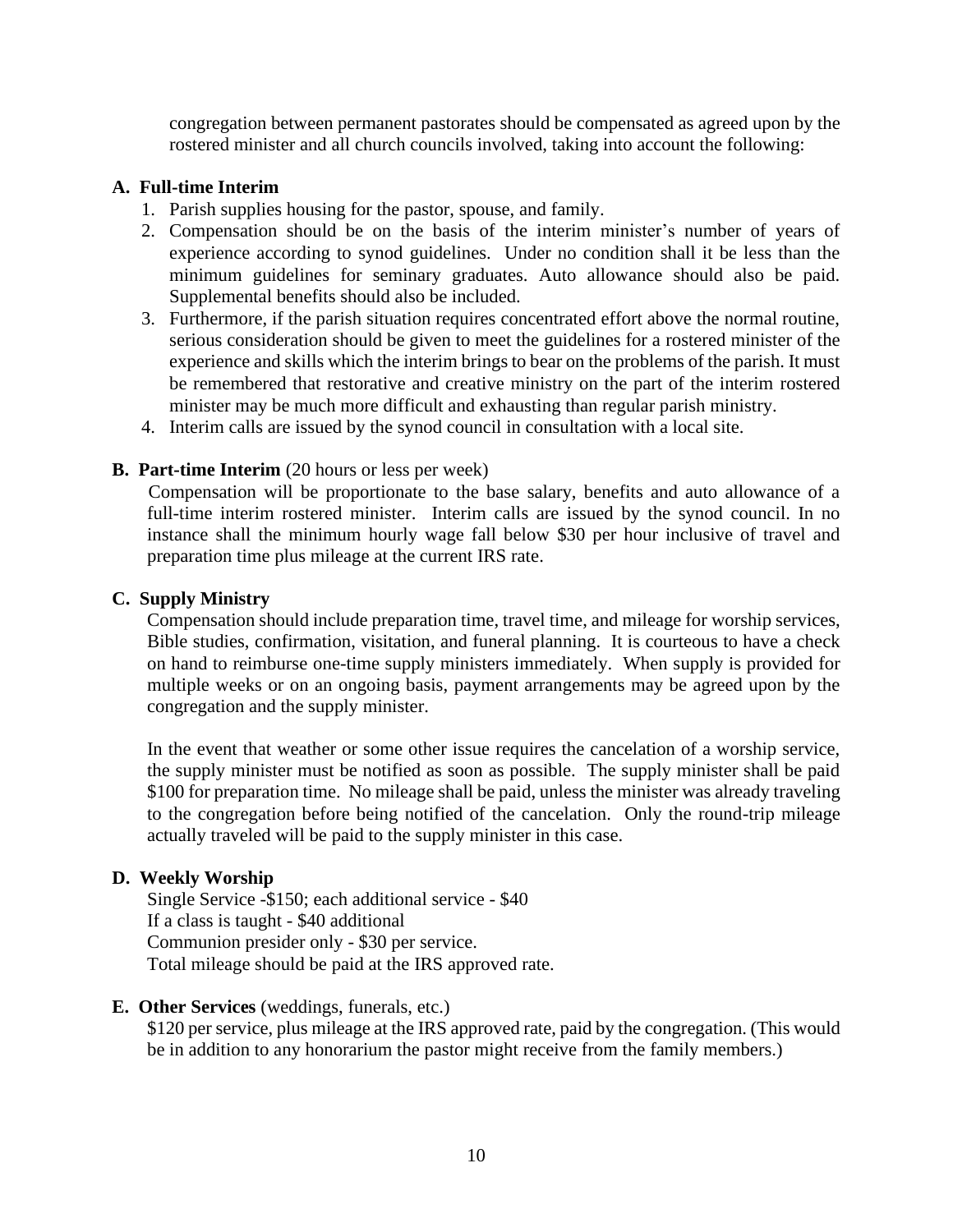### **SABBATICAL GUIDELINES**

## **INTRODUCTION What is 'Sabbatical'?**

"Sabbatical" is a significant amount of time away from ministry responsibilities and is to be used for both professional growth and personal renewal. The intent of sabbatical is to sharpen the recipient's skills and to refresh both the spiritual life and a sense of calling.

### **Definitions:**

The phrase "extended study leave" means the same as "sabbatical." When the word "congregation" is used in these guidelines, the terms "agency" or "employer" also apply.

#### **Scriptural background:**

The word "sabbatical" is rooted in the word "Sabbath." The Sabbath is about time. When the work of creation was finished, God rested and reserved the seventh day as time to rest and reflect on the goodness of creation. In the third commandment, "Remember the Sabbath day to keep it holy," God protects the gift of time from the insatiable demands of work. In the New Testament, Jesus insisted that "the Sabbath was made for humankind and not humankind for the Sabbath." (Mark 2:27) As the Son of Man and Lord over the Sabbath, Jesus reclaimed the Sabbath to serve human physical and spiritual needs as God the Creator intended. In so doing, Jesus set the needs for renewal and restoration above the burdensome labor of religious obligations. In these brief examples from Scripture, a picture of the Sabbath emerges. The Sabbath recognizes the physical and spiritual strain of routine toil. It also hallows the time that will be given to God for renewal.

#### **What's done on Sabbatical?**

The time may be used for a) further academic study; b) enhancement of professional skills; c) purposeful creative expression relating to ministry; d) purposeful travel in connection with an area of study; and/or e) serving a mission endeavor.

#### **Is there a need?**

Ministry changes often cluster around five-to-seven-year marks. At that time, it is normal for both the rostered minister and the congregation to become aware of the need for change. As a particular ministry unfolds over time, the cumulative weight of sharing crises, nurturing new programs and striving to meet ever-changing demands and expectations eventually affects the rostered minister's performance and attitudes. That might be called "burn out" or "fatigue." Both the rostered minister and the congregation may sense that "something is not right." The most common recourse is to seek a new call. Effective use of a properly planned sabbatical will allow a rostered minister to more effectively utilize the experience already gleaned in a congregation. At the same time, well planned sabbaticals allow the rostered minister to bring new ideas and challenges, enthusiasm and directions to enrich and invigorate existing ministries.

The sabbatical is one of the most effective ways for a rostered minister and parish to develop and maintain a long-term relationship. In that sense, both the rostered minister as well as the congregation benefit from the rostered minister's sabbatical. Taking a longer hiatus from the scheduled routine helps the rostered minister update outdated or stale skills. When study is coupled with the sabbaticant's intentional and guided spiritual renewal discipline, the sabbaticant can return to the ministry re-equipped in skills and more deeply aware of the sustaining presence of God. Moreover, a rostered minister's renewed sense of perspective gleaned from the sabbatical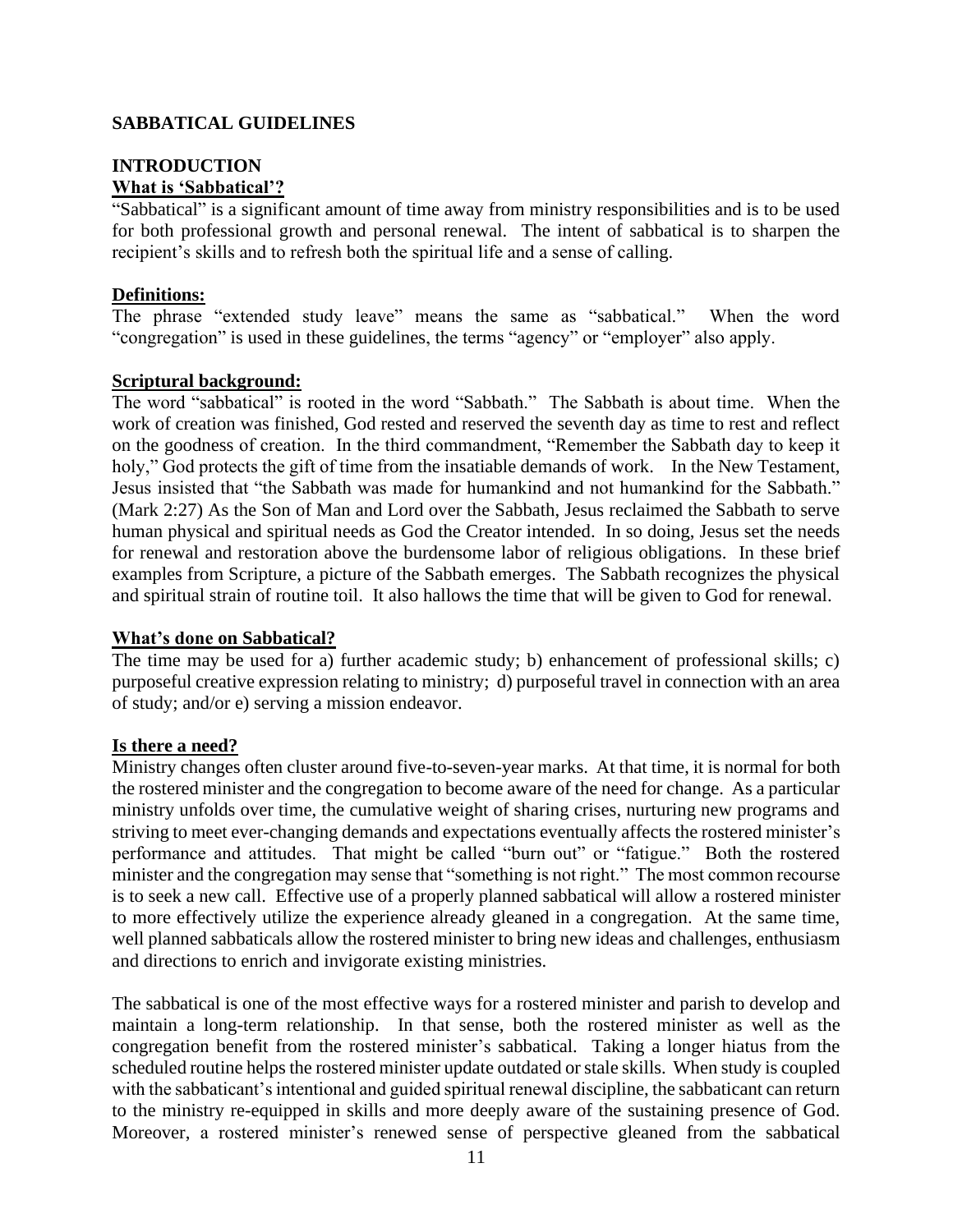experience may lead to more productive goal setting and mission planning in the ministry site.

## **What is not a Sabbatical?**

Sabbatical a) is not additional vacation. Sabbaticals, unlike vacations, assume that the church council and the synod play a significant role in the planning, execution and evaluation in shaping the outcome; b) is not an opportunity to do similar work in a different setting; and c) it is not the same as annual continuing education. Continuing education is taken annually and usually not for more than an accumulated one or two weeks of time. Sabbatical time is at least three months and is granted not more than once every five years.

## **A. ELIGIBILITY AND LENGTH**

- 1. Rostered ministers shall not be eligible for a sabbatical until they have served in their present call for at least five years.
- 2. Recipients of sabbatical opportunities are expected to return to their existing ministries for at least a year after the sabbatical unless noted otherwise in the shared planning documents.
- 3. A typical extended study will be thirteen weeks or three months. Vacation and continuing education time are not included in sabbatical. Variations from the thirteen week/three month sabbatical are to be approved by the congregation and reported to the Assistant to the Bishop for Leadership. It is not recommended that pastors "save" either annual continuing education time or stipends for their sabbatical, but rather use their continuing education time on an annual basis. However, as long as the rostered minister is participating in appropriate annual continuing education, unused continuing education funds may be designated to an account and accumulated to help cover sabbatical expenses.

## **B. GOAL SETTING GUIDELINES**

- 1. The Synod Council encourages that the sabbatical option be included in the Letter of Call or appointment for rostered ministers.
- 2. At least six months before the sabbatical is to begin, the applicant shall submit a written plan to the congregational council for study including the proposed dates. The proposal must be approved by both the rostered minister and the congregational or administrative council. The proposal is then submitted to the Assistant to the Bishop for Leadership for comment, clarification and endorsement. Such a plan needs to include:
	- a. Filling out sabbatical forms available from the Northeastern Iowa Synod.
	- *b.* Providing the congregational council/administrative board and the Assistant to the Bishop for Leadership a statement of expected educational and spiritual benefits.
	- c. Written plans about how the parish duties and existing programs will be covered. Major decisions should be made prior to the sabbatical, or, if they cannot be made, they should be delayed until the rostered minister has had time to become reoriented in the ministry.
	- d. Openness to input from others that the plan may be overly ambitious, especially when a major writing project is involved.
	- e. A plan for re-entry into the ministry once the sabbatical is complete, since both the congregation and rostered minister will have undergone changes and a loss of intimacy. A re-entry plan includes:
		- i. selecting a person to keep a diary of parish happenings to share at the return;
		- ii. staggering committee and board meetings to facilitate a gradual re-entry into the ministry;
		- iii. renewing ties by visiting, for example, the congregation's homebound members who may have felt the absence most acutely;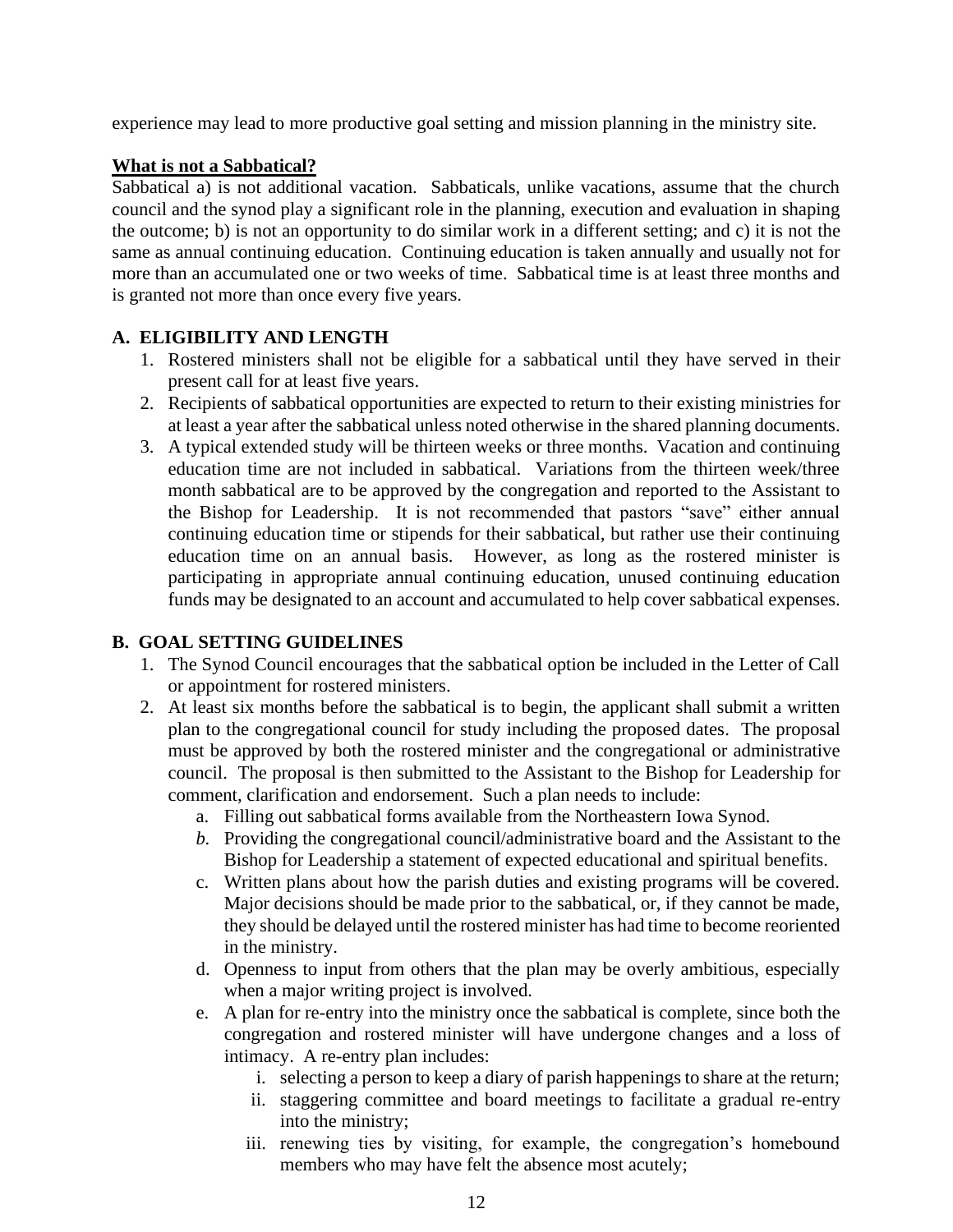- iv. publicly affirming the ministry done during the absence, even though some things might have not gone smoothly;
- v. determining a date to report to the congregation about short-term, intermediate and projected long-term benefits of the sabbatical.

#### **C. COSTS DURING SABBATICAL**

- 1. During the sabbatical, the rostered minister shall remain at full salary and benefits, excluding automobile allowance.
- 2. The participant will bear the cost of sabbatical activity. However, congregations may choose to assist in these costs by designating the current year's continuing education stipend to the sabbatical. The intent of only using the current year's stipend is to prevent rostered ministers from skipping continuing education in the years leading up to a sabbatical in order to build a sabbatical fund. If a congregation banks unused funds, the current funds, plus unused funds from the previous two years may be used toward sabbatical costs (see section B.2.b). Rostered ministers and congregations need to check current tax laws and retirement benefits rules about pre-designating a portion of the rostered minister's salary as an "education offset" during the sabbatical year.
- 3. Whether a congregation initially enters into a sabbatical arrangement by Letter of Call or by congregational decision, it needs a fair estimate of the cost of providing interim ministry services. That estimate can serve as the basis for a savings plan. Some congregations may train lay persons to assume major responsibility during the sabbatical and may then budget for an interim minister only to provide minimal service. Sacramental ministry (baptism and Holy Communion) may only be performed by an ordained Minister of Word and Sacrament. Neighboring rostered ministers may make themselves available for crisis situations. When paid staff members assume the additional work of the sabbaticant, congregations may offer them an additional paid week of vacation as thanks for their cooperation.
- 4. Because a sabbatical offers the congregation the chance for renewal as well as the rostered minister, congregational members are encouraged to try new ministry roles or to develop new ministries (e.g. Lay Communion Ministry Teams, Worship Leadership Teams, Preaching Teams, Confirmation Teaching Teams). In congregations served by two or more rostered ministers, the congregation is expected to partner with the remaining rostered minister(s) to ensure that the ministry of the congregation remains vibrant.
- 5. Providing housing away from the congregational setting during the sabbatical is the responsibility of the sabbaticant.
- 6. Grants to support a sabbatical may be available. Contact the synod office for information.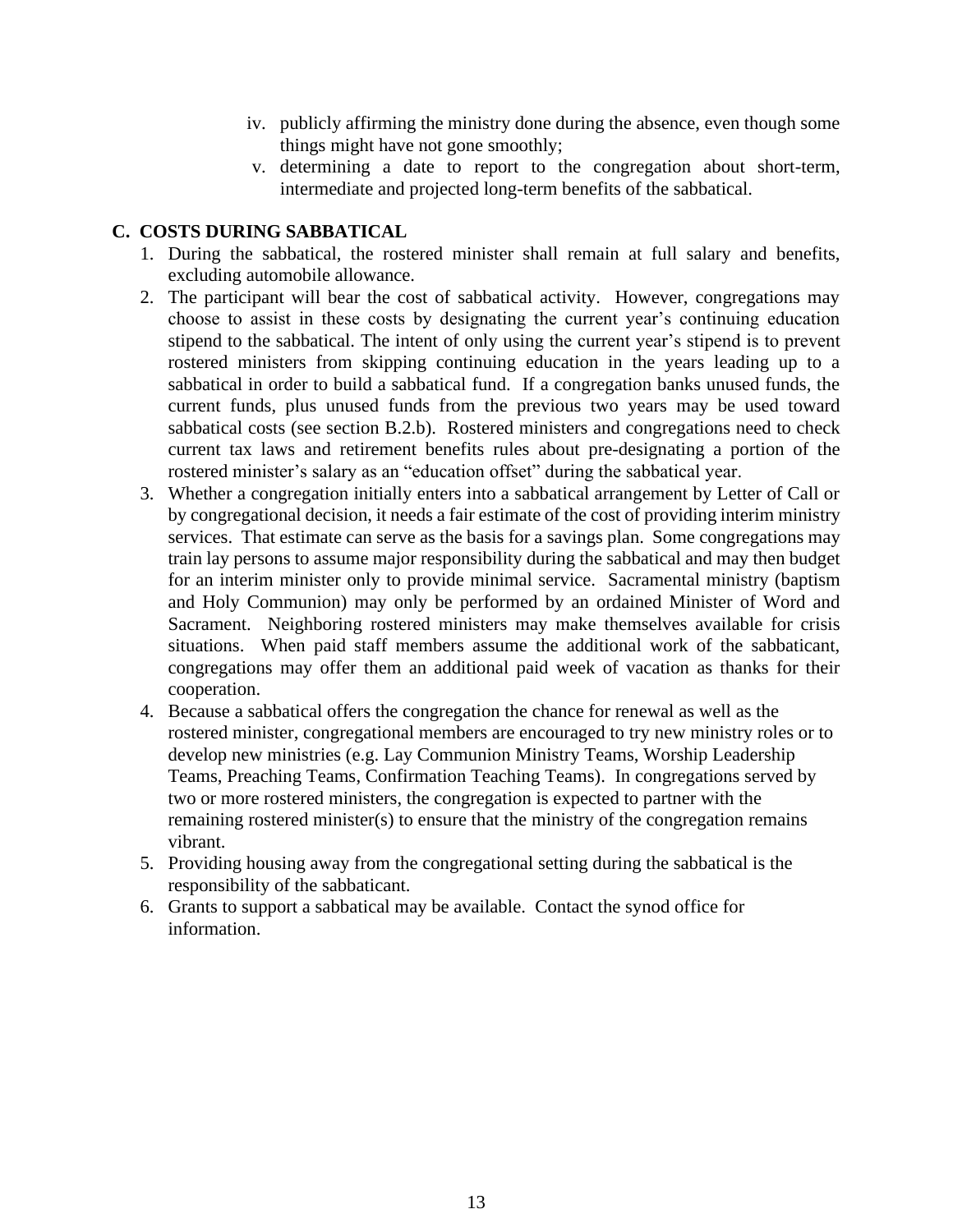|                                                                                                               | <b>APPLICATION FOR SABBATICAL</b><br><b>Northeastern Iowa Synod</b><br>For submission to the Assistant to the Bishop for Leadership |  |
|---------------------------------------------------------------------------------------------------------------|-------------------------------------------------------------------------------------------------------------------------------------|--|
|                                                                                                               | for the period of $\frac{1}{\sqrt{1-\frac{1}{2}}}\arctan \frac{1}{2}$                                                               |  |
|                                                                                                               |                                                                                                                                     |  |
|                                                                                                               |                                                                                                                                     |  |
|                                                                                                               | Phone: $(\_\_\_\)$ (Home)                                                                                                           |  |
| In existing ministry since:                                                                                   |                                                                                                                                     |  |
| Proposed period of sabbatical                                                                                 |                                                                                                                                     |  |
| Congregation/employer approved sabbatical                                                                     | $\Box$ By Call? $\Box$ By Resolution? $\Box$ If by Resolution, list date of Council meeting:                                        |  |
| Brief preliminary explanation of proposal:                                                                    |                                                                                                                                     |  |
| Preliminary statement of Intended Benefits:                                                                   |                                                                                                                                     |  |
| Site of Study/Experience:                                                                                     |                                                                                                                                     |  |
| Approximate costs: Tuition & housing \$___________ Transportation \$______________<br>Food and incidentals \$ |                                                                                                                                     |  |
| I am working with a local committee or council and have set the following goals:                              |                                                                                                                                     |  |
|                                                                                                               | a. Responsibility for existing ministry _____________(date) (see B.2.c., C.3. & C.4.)                                               |  |
| b. Approval of final proposal ______________________(date)                                                    | c. Approval of "re-entry" plan ________________(date) (see B.2.e.i.-v.)                                                             |  |
| d. Date to report on sabbatical ______________________(date)                                                  |                                                                                                                                     |  |
|                                                                                                               |                                                                                                                                     |  |

 $\overline{a}$ 

Rostered Minister **Council President**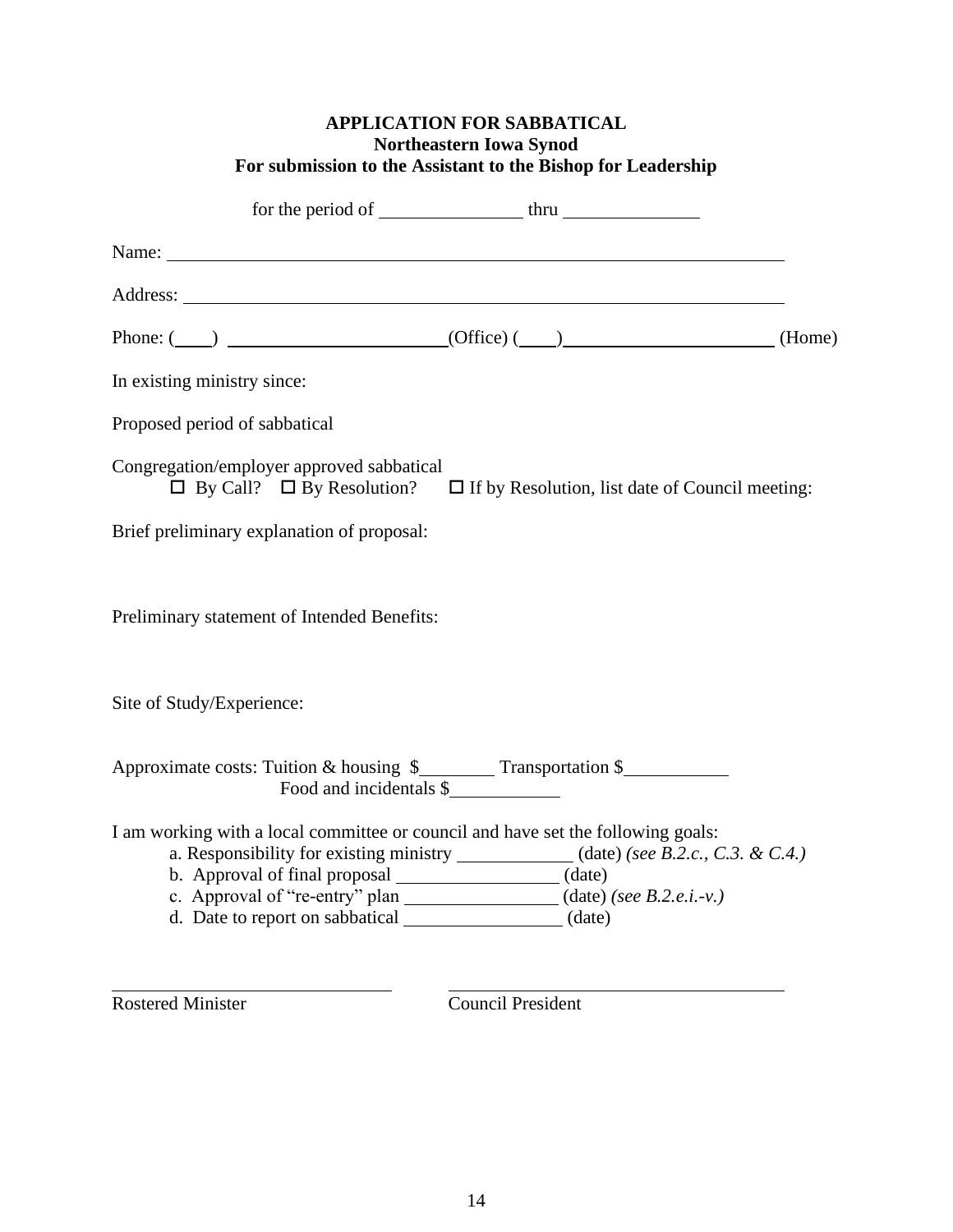## Addendum A **MUTUAL MINISTRY COMMITTEE**

The purpose of the Mutual Ministry Committee is to foster communication and coordination between the pastor or deacon (hereafter referred to as "minister") and the members of the congregation/parish, and to provide support to the minister in the call. The committee develops policy recommendations, consults on continuing education plans, oversees long-range planning of the congregation, participates in reviews of ministers and congregational ministries annually, and undertakes projects requested by the minister or council.

The Mutual Ministry Committee consists of a maximum of 6 members. The minister chooses three members, but the church council may veto any of the choices. The church council chooses three members, but the minister may veto any of the choices. When the minister is serving multiple congregations, all congregations should have at least one member on the committee. Members of the committee should not serve on the church/parish council while serving on the Mutual Ministry Committee. It is suggested that the committee meet at least four times per year.

**First Meeting of the Year (late January – early February)** – This meeting is best scheduled shortly after each congregation's Annual Meeting. Review the ministry goals from the previous year and acknowledge progress made on these goals. Set new ministry goals for the coming year. Both the congregation(s) and the minister should bring ideas for ministry goals to the meeting. The goals of the congregation(s) are brought by the lay members of the Mutual Ministry Committee with input from the church council and committees of the congregation(s). Special attention should be given to goals or emphases for programs/ministries that were discussed at the Annual Meeting of the congregation(s).

**Second Meeting of the Year (early March)** – The emphasis of this meeting should be on continuing education for the minister and members of the congregation(s), especially any continuing education needed to meet the ministry goals which have been set for the year. A report is made on continuing education that was completed during the past twelve months by the minister and any members of the congregation(s). A plan is proposed and sent to the Council for approval for continuing education that will be completed during the coming year by the minister and members of the congregation(s). The continuing education plan for the minister may take the form a written and signed "Continuing Education Covenant."

**Third Meeting of the Year (mid-summer)** – The third meeting begins by reviewing progress made on the current ministry goals and determining any further steps that are needed to complete the goals. The remainder of this meeting focuses on the minister and the Mutual Ministry Committee discussing openly any topics that are "hot" in the congregation(s) at the moment – ideas for ministry, ideas for worship, ideas for fun events, complaints or concerns, etc. *This is not a place to bring up individual grievances!*

**Fourth Meeting of the Year (November – early January)** – In this meeting the Mutual Ministry Committee reviews the goals that were set at the beginning of the year and discusses progress made by both the congregation(s) and the minister to complete these goals. The committee and minister also discuss how these goals helped or hindered the ongoing and long-range ministry of the congregation(s)/parish. Goals that have not been completed may be carried over into the next year.

It is **not** recommended that the Mutual Ministry Committee be responsible for performing an annual review of the minister. Such a review should be performed by the Executive Committee of the Council(s)/Parish Council. The Mutual Ministry Committee may provide input into an annual review, and should advocate for the minister being compensated at least at minimum guidelines. The Review of Minister of Word and Sacrament, Minister of Word and Service, and Congregational Ministry is a suggested format for the review. It may be found in Addendum B of the Northeastern Iowa Synod Minimum Compensation Guidelines. The current version of these guidelines may be found on the synod website neiasynod.org by clicking the "Resources" link.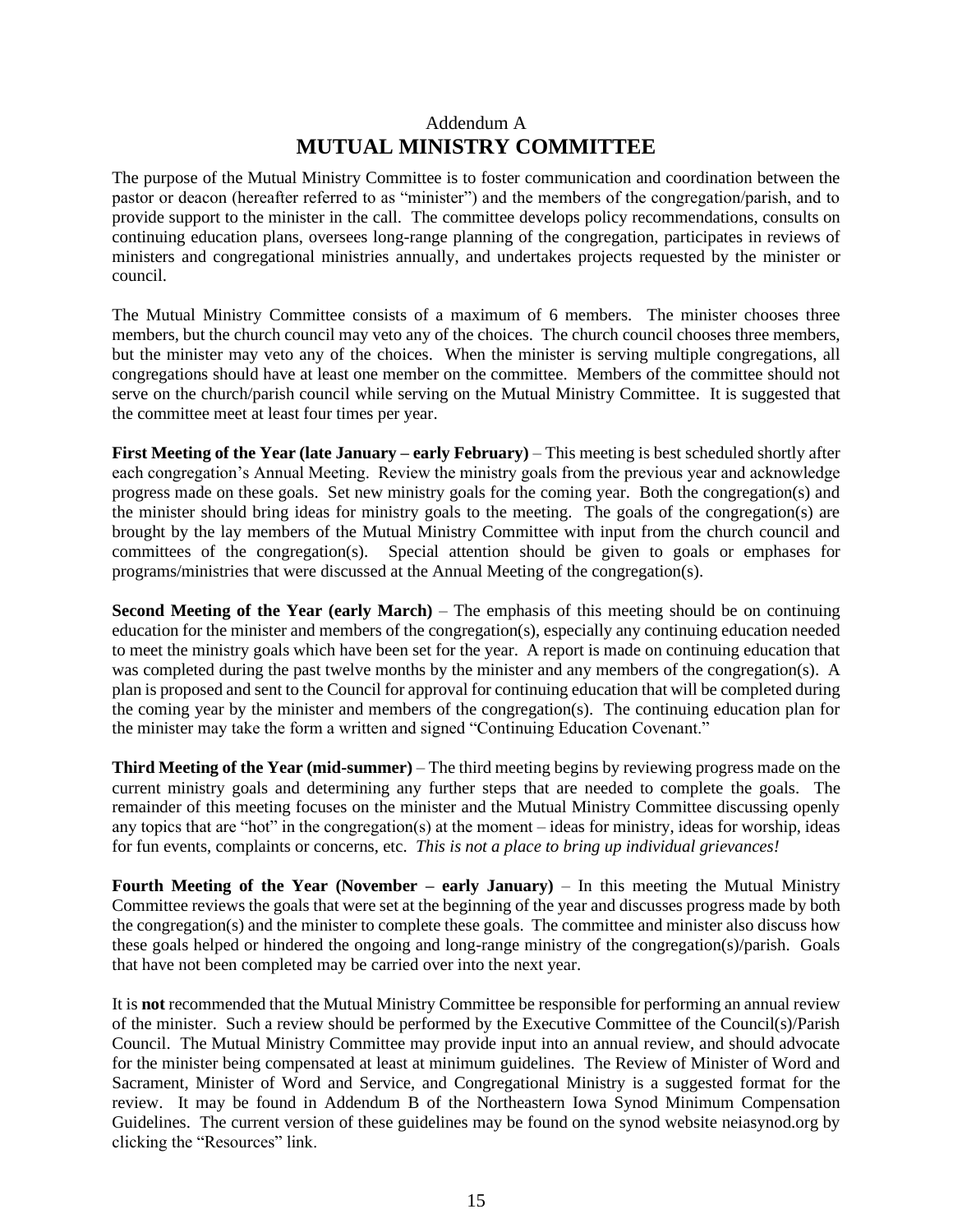Based upon its work throughout the year, the Mutual Ministry Committee may at any time forward recommendations to the Church Council(s)/Parish Council for action at their regular meetings, or as an agenda item for the Annual Meeting of the congregation. These recommendations should include advocating for fair and competitive compensation for the rostered minister, developing a sabbatical policy if one does not exist, and updating and changing personnel policies as needed.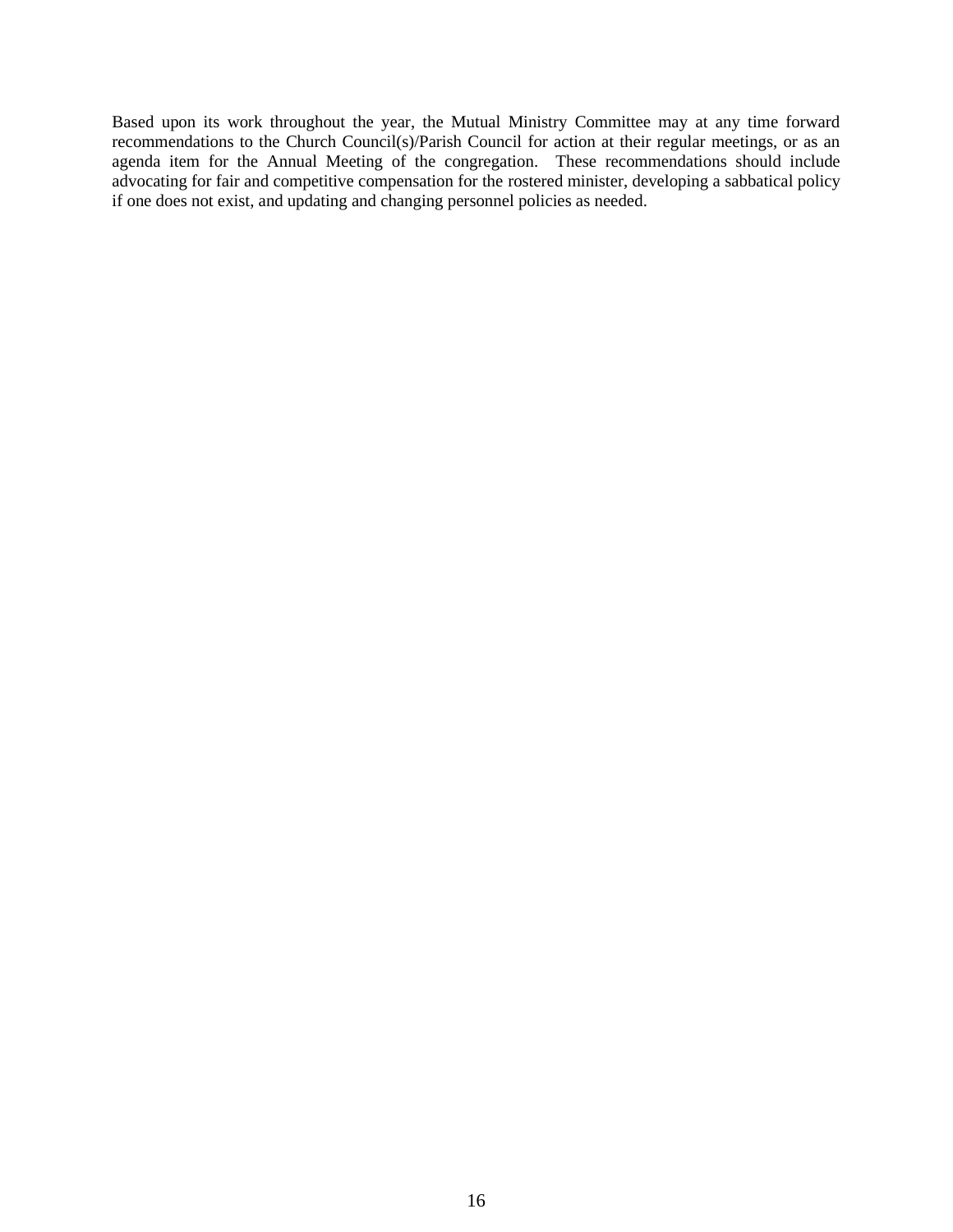#### Addendum B

## **REVIEW OF MINISTER OF WORD AND SACRAMENT, MINISTER OF WORD AND SERVICE, AND CONGREGATIONAL MINISTRY**

#### **INTRODUCTION**

Effective ministry is the result of an interaction between the rostered minister and the congregation(s). It is always important to stay in touch with shared goals and expectations.

The following documents are provided as a means to review the mutual ministry of the pastor(s)/deacon(s) and the congregation(s) based upon the Letter of Call issued to each rostered minister, which is reflected in the constitutional provisions related to the pastor(s)/deacon(s) and the congregation(s).

The review of the rostered minister(s) is generally completed annually by the executive committee of the council (or the executive committee of the parish council, if a geographical parish), but each congregation or shared ministry setting may choose which entity is best suited to conduct the review. The review of the congregational ministry is generally completed annually by the pastor(s)/deacon(s) and council(s) together.

The goals of the review are:

- a. To identify and affirm the accomplishments, faithfulness and competencies of the congregation and the pastor(s)/deacon(s).
- b. To help congregations sharpen personal goals and to define areas of needed or desired professional, spiritual, and personal growth.
- c. To help laity and rostered ministers clarify expectations of one another and to improve the effectiveness of their shared ministries.

Prior to completing the review, each person doing the review is encouraged to consult the expectations of rostered ministers as outlined in Section S14.12 of the Northeastern Iowa Synod Constitution, ELCA, for Ministers of Word and Sacrament; and in Section S14.32 for Ministers of Word and Service; and the expectations of a congregation as contained in Chapter 4, "Statement of Purpose," in the Model Constitution for Congregations of the Evangelical Lutheran Church in America, Sections C4.02 and C4.03.

If the ministry site has a position description for the pastor(s)/deacon(s), strengths and growth areas may be assessed for additional duties mentioned in the position description.

**Please note that the synod's Minimum Compensation Guidelines are set at a level to adequately compensate a rostered minister who is meeting the minimum expectations of a Minister of Word and Sacrament or Minister of Word and Service as outlined in the Letter of Call and the Synod Constitution. If a rostered minister is performing above minimum expectations, it is appropriate to provide compensation above the minimum level for years of service.**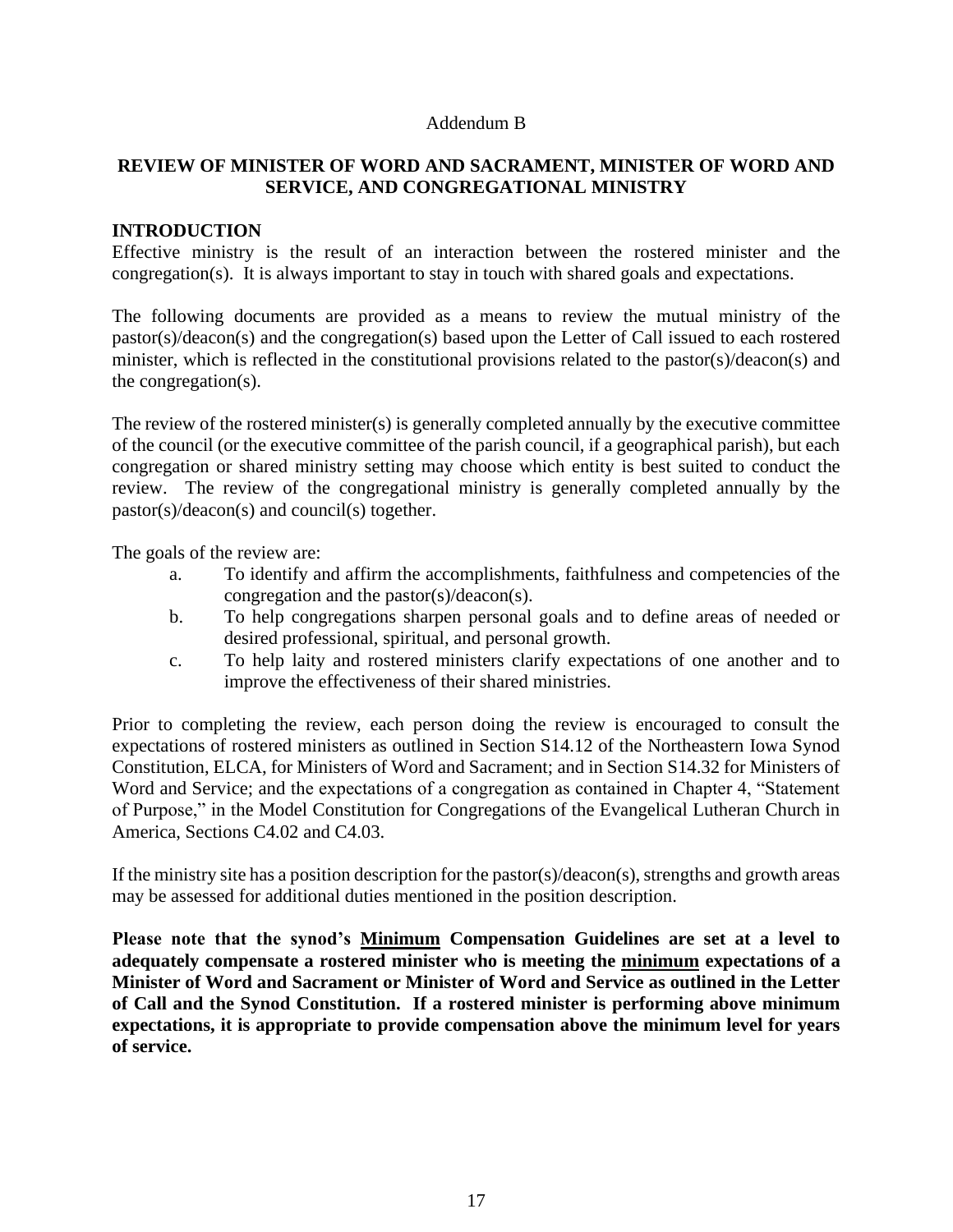## **REVIEW OF PASTOR BASED ON THE SYNOD CONSTITUTION**

Section S14.12 of the Northeastern Iowa Synod Constitution:

# **†S14.12. Consistent with the faith and practice of the Evangelical Lutheran Church in America,**

**a. Every minister of Word and Sacrament shall:**

#### **1) preach the Word;**

List the pastor's strengths in the area of preaching:

List areas of growth related to preaching:

#### **2) administer the sacraments;**

List the pastor's strengths in the area of administering Baptism and Holy Communion:

List areas of growth related to administering Baptism and Holy Communion:

#### **3) conduct public worship;**

List the pastor's strengths in the area of conducting worship:

List areas of growth related to conducting worship:

#### **4) provide pastoral care;**

List the pastor's strengths in the area of providing pastoral care:

List areas of growth related to providing pastoral care:

**5) seek out and encourage qualified persons to prepare for the ministry of the Gospel;** List the pastor's strengths in the area of encouraging others to consider a call to ministry:

List areas of growth related to encouraging others to consider a call to ministry: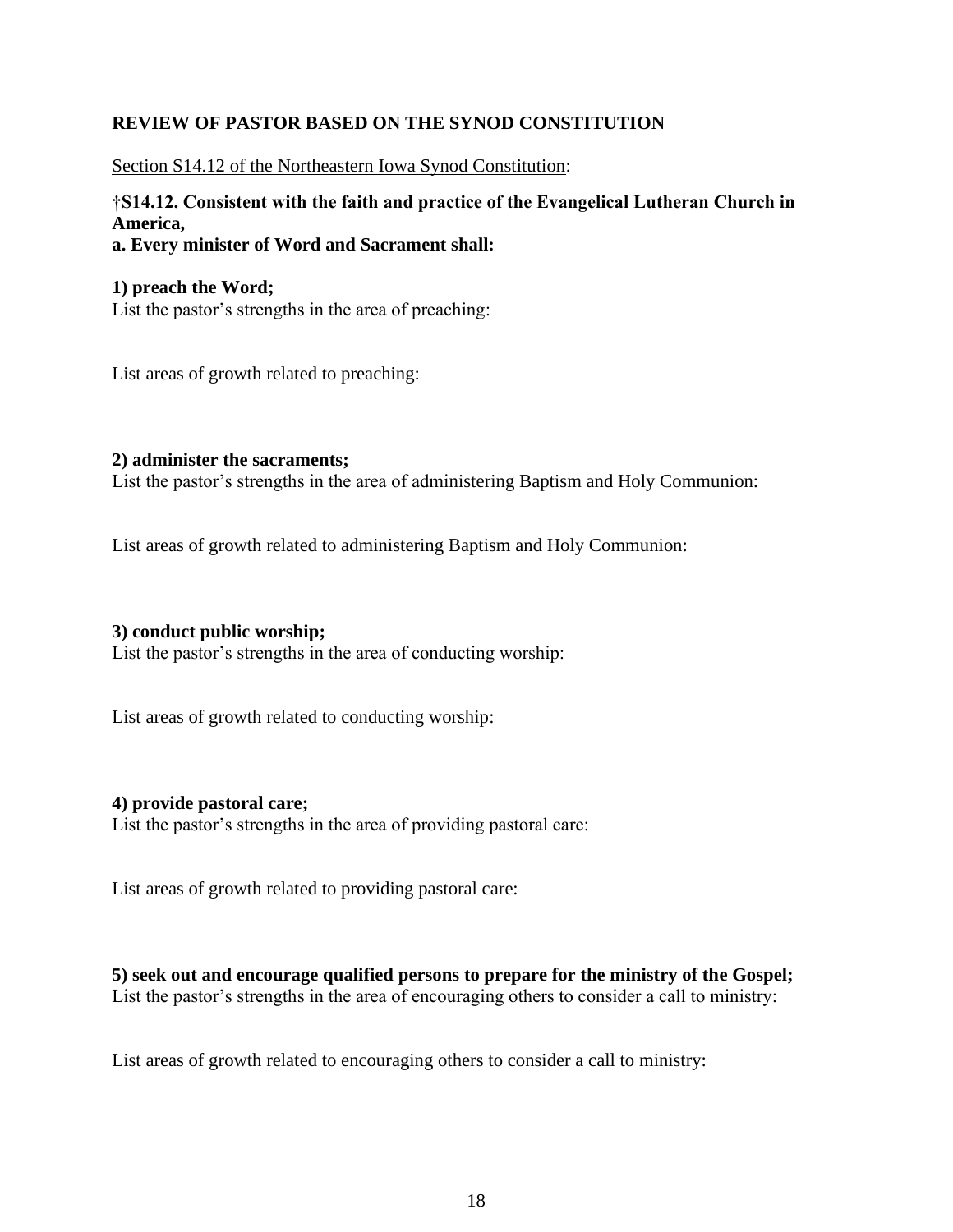#### **6) impart knowledge of this church and its wider ministry though distribution of its communications and publications;**

List the pastor's strengths in the area of informing the congregation(s) about the ministries of the synod and the ELCA, and encouraging participation:

List areas of growth related to informing the congregation(s) about the ministries of the synod and the ELCA, and encouraging participation:

**7) witness to the Kingdom of God in the community, in the nation and abroad; and** List the pastor's strengths in the area of witnessing to the Kingdom of God outside the congregation(s):

List areas of growth related to witnessing to the Kingdom of God outside the congregation(s):

## **8) speak publicly to the world in solidarity with the poor and oppressed, calling for justice and proclaiming God's love for the world.**

List the pastor's strengths in the area of speaking publicly on behalf of the poor and oppressed, calling for justice, and proclaiming God's love:

List areas of growth related to these areas:

## **b. Each pastor with a congregational call shall, within the congregation:**

**1) offer instruction, confirm, marry, visit the sick and distressed, and bury the dead;** List the pastor's strengths in the areas of Christian education, confirmation, marriages, visitation, and funerals:

List areas of growth related to these areas:

#### **2) relate to all schools and organizations of the congregation;**

If applicable, list the pastor's strengths in relating to schools, daycare, and other organizations that are ministries of the congregation.

If applicable, list areas of growth in the pastor relating to congregational ministries.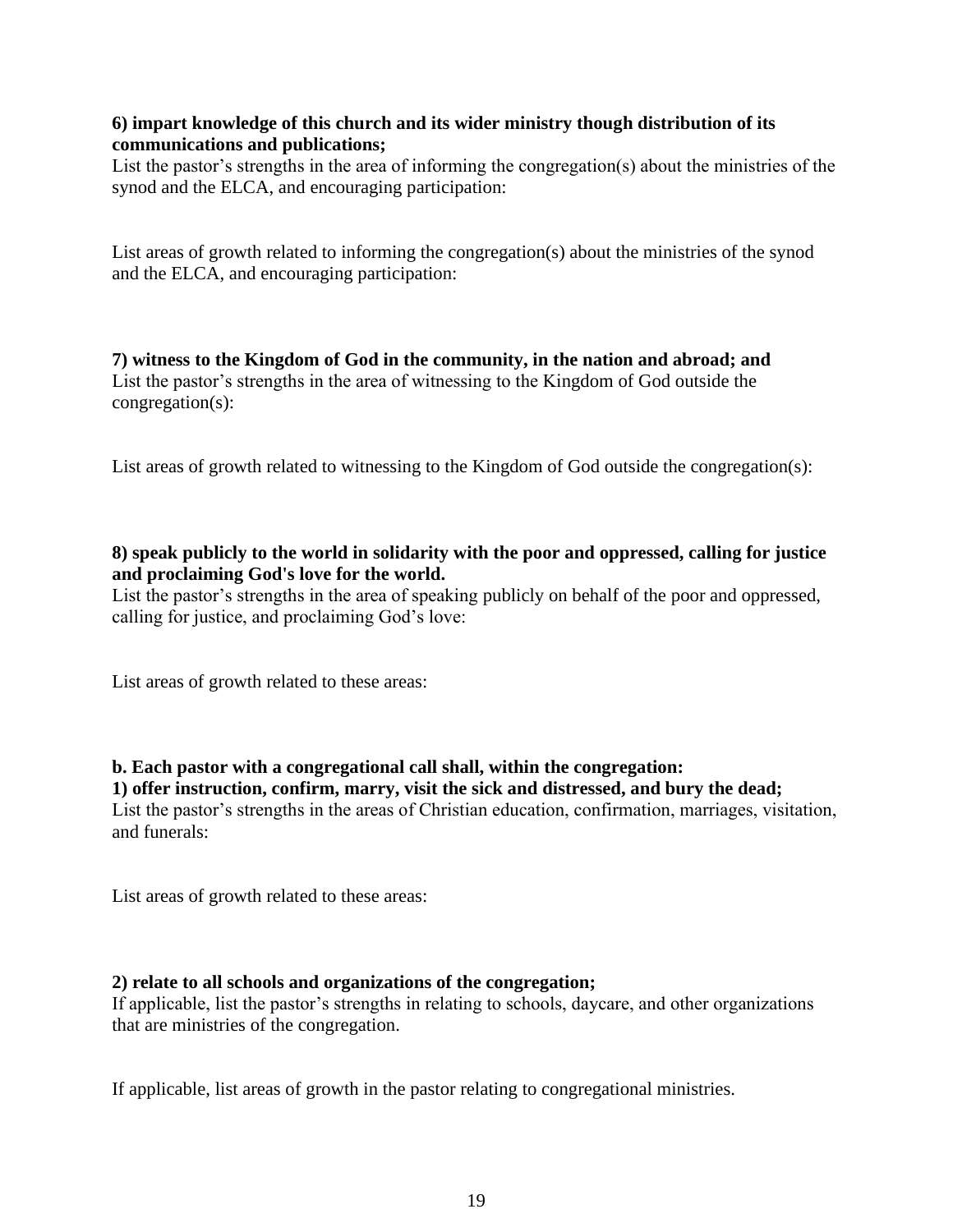#### **3) install regularly elected members of the Congregational Council; and**

List the pastor's strengths in the area of installing the Council, Sunday school teachers, etc.:

List areas of growth related to installations:

#### **4) with the council, administer discipline; and**

If applicable, list the pastor's strengths in administering discipline along with the council:

If applicable, list areas of growth related to administering discipline along with the council:

## **5) endeavor to increase the support given by the congregation to the work of the ELCA Churchwide organization and of this synod.**

List the pastor's strengths in encouraging regular increases to Mission Support:

List areas of growth related to the pastor encouraging regular increases to Mission Support:

**List mutually agreed upon goals for the pastor for the coming year, focusing especially on areas of growth mentioned above:**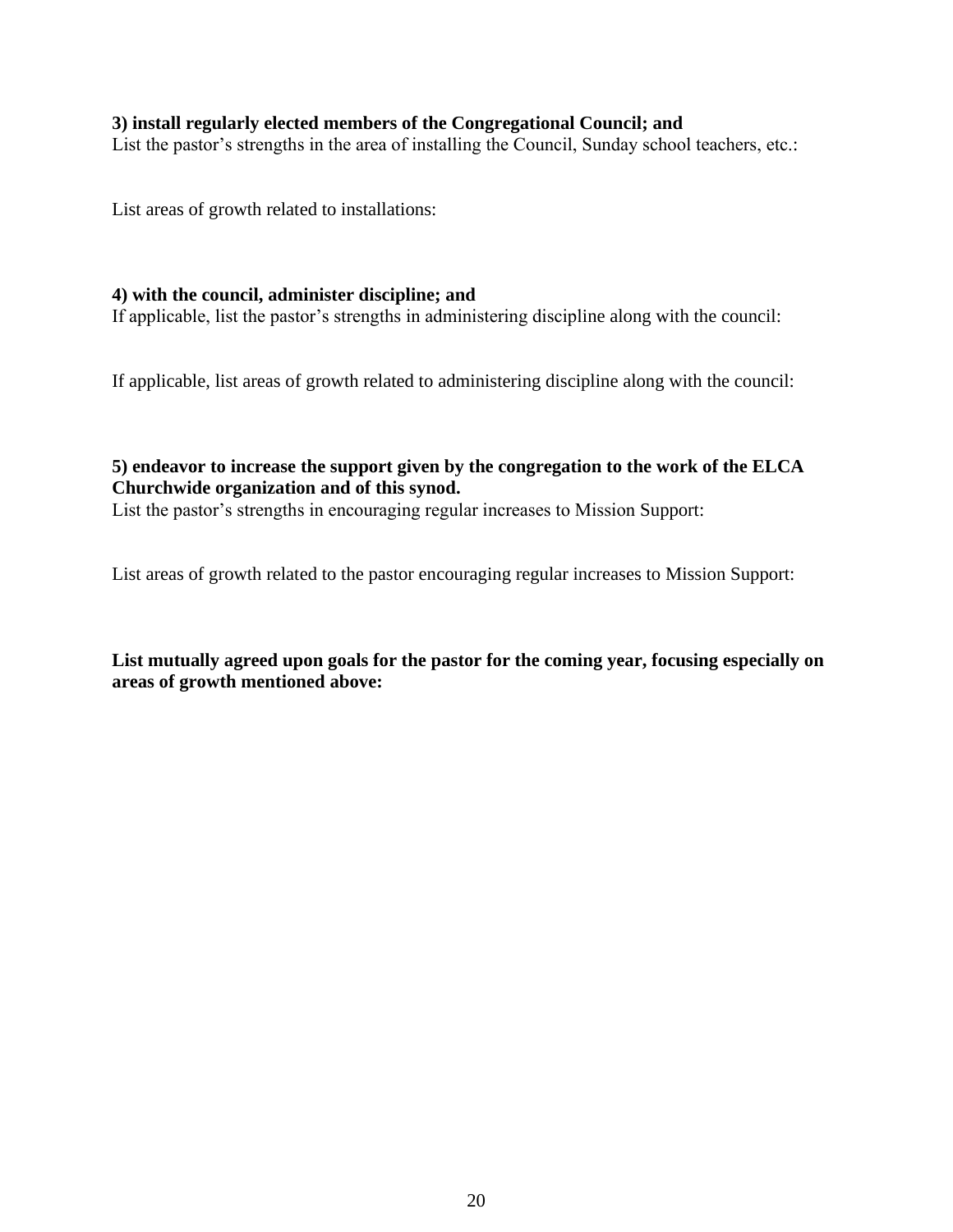## **REVIEW OF DEACON BASED ON THE SYNOD CONSTITUTION**

The following constitution-based review should ONLY be used for deacons who were consecrated after 2018, or for those who were a deaconess or diaconal minister before the Word and Service roster was unified. It is not an appropriate resource for those who were an associate in ministry prior to the unification of the lay roster. This review is also not suitable for use for deacons who are called to a specific ministry that does not require preaching, community outreach, advocacy, etc., as duties of the call. As an alternative, a review should be developed that is based on the job description for the position that the deacon holds in the congregation or ministry. The job description should also be a part of the review even if the following tool is used.

#### Section S14.12 of the Northeastern Iowa Synod Constitution:

### **†S14.32. Consistent with the faith and practice of the Evangelical Lutheran Church in America, every minister of Word and Service shall:**

#### **a. Be rooted in the Word of God, for proclamation and service;**

List the deacon's strengths in the area of using scripture in preaching and service:

List areas of growth related to using scripture in preaching and service:

## **b. Advocate a prophetic diakonia [service] that commits itself to risk-taking and innovative service on the frontiers of the Church's outreach, giving particular attention to the suffering places in God's world;**

List the deacon's strengths in the area of advocacy and action related to service ministries within the congregation(s) which reach out into the world:

List areas of growth related to such advocacy and action within the congregation(s):

#### **c. Speak publicly to the world in solidarity with the poor and oppressed, calling for justice and proclaiming God's love for the world, witnessing to the realm of God in the community, the nation, and abroad;**

List the deacon's strengths in the area of advocacy and action related to service ministries outside the congregation(s):

List areas of growth related to such advocacy and action outside the congregation(s):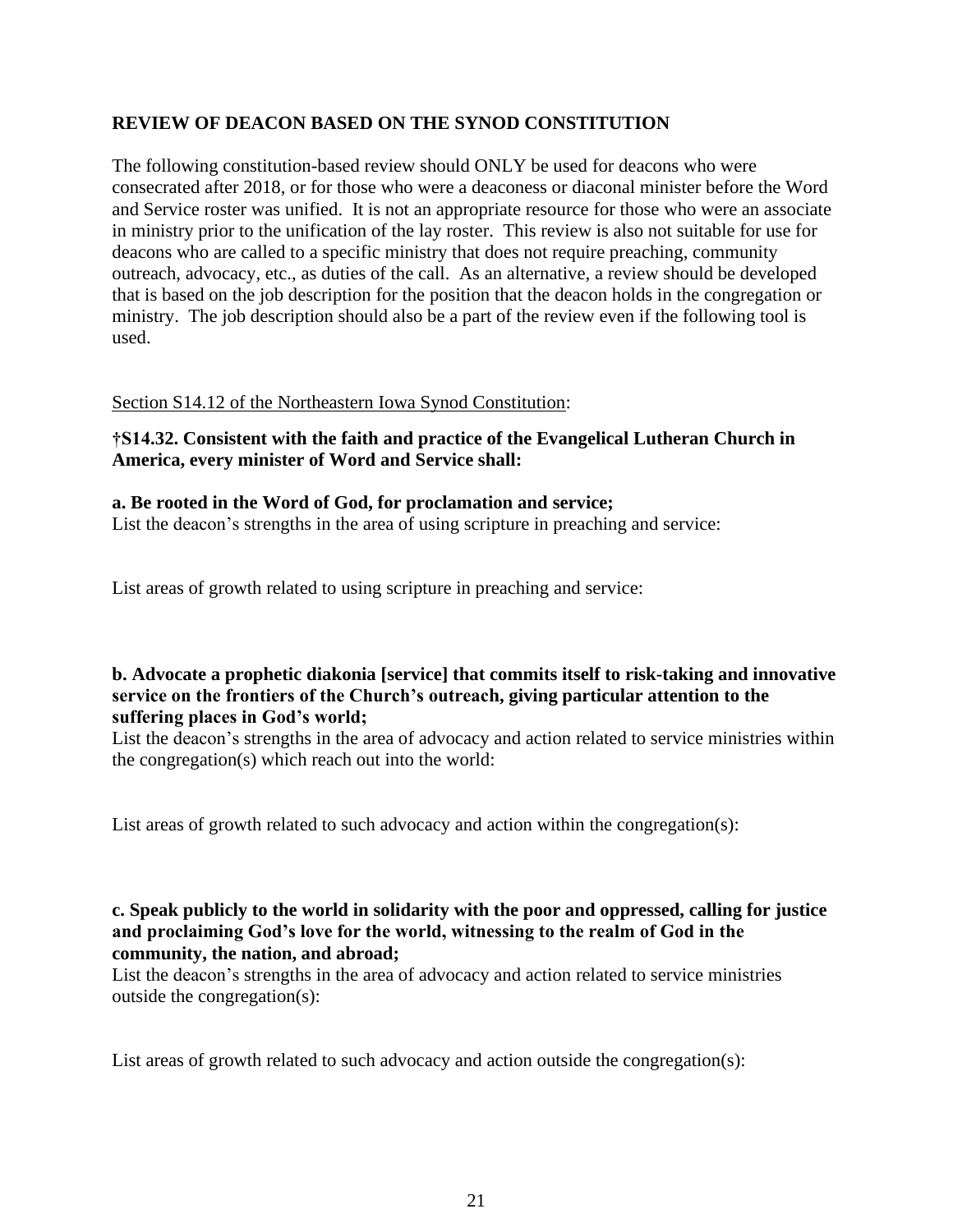### **d. Equip the baptized for ministry in God's world that affirms the gifts of all people;**

List the deacon's strengths in the area of equipping others for ministry: List areas of growth related to equipping others for ministry:

## **e. Encourage mutual relationships that invite participation and accompaniment of others in God's mission;**

List the deacon's strengths in the area of encouraging mutual relationships:

List areas of growth related to encouraging mutual relationships:

#### **f. Practice stewardship that respects God's gift of time, talents, and resources;**

List the deacon's strengths in the area of personal stewardship and encouraging generosity in others:

List areas of growth related to stewardship:

**g. Be grounded in a gathered community for ongoing diaconal formation;** List the deacon's strengths in the area of participating in a gathered community:

List areas of growth related to participating in a gathered community:

#### **h. Share knowledge of the ELCA and its wider ministry of the gospel, and advocate for the work of all expressions of this church; and**

List the deacon's strengths in the area of sharing knowledge of and advocacy for participation in the ministries of the ELCA, including its three expressions: Churchwide Office, Synods, and Congregations:

List areas of growth related to these areas:

# **i. Identify and encourage qualified persons to prepare for ministry of the gospel.**

List the deacon's strengths in the area of encouraging others to consider a call to ministry:

List areas of growth related to encouraging others to consider a call to ministry: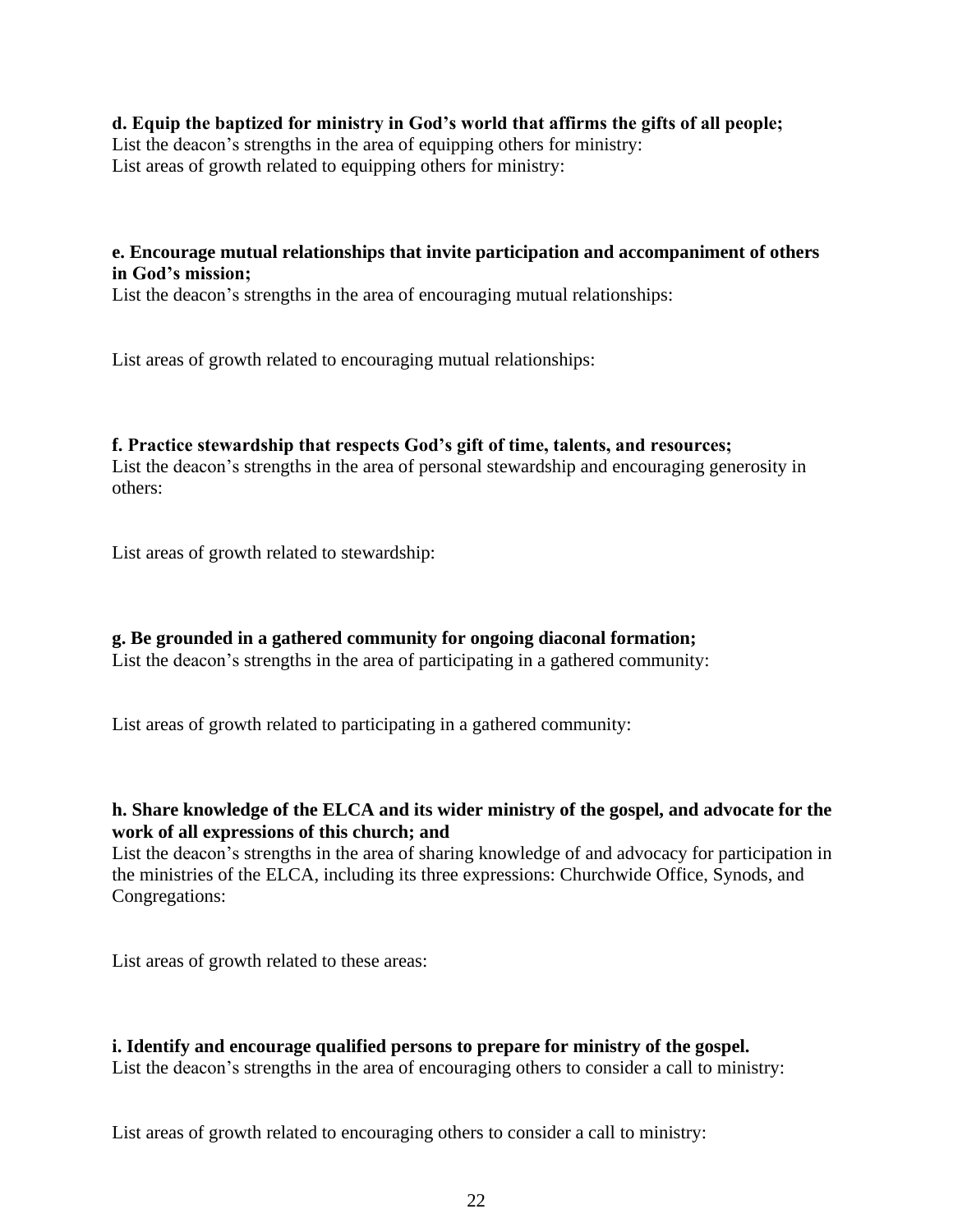**List mutually agreed upon goals for the deacon for the coming year, focusing especially on areas of growth mentioned above:**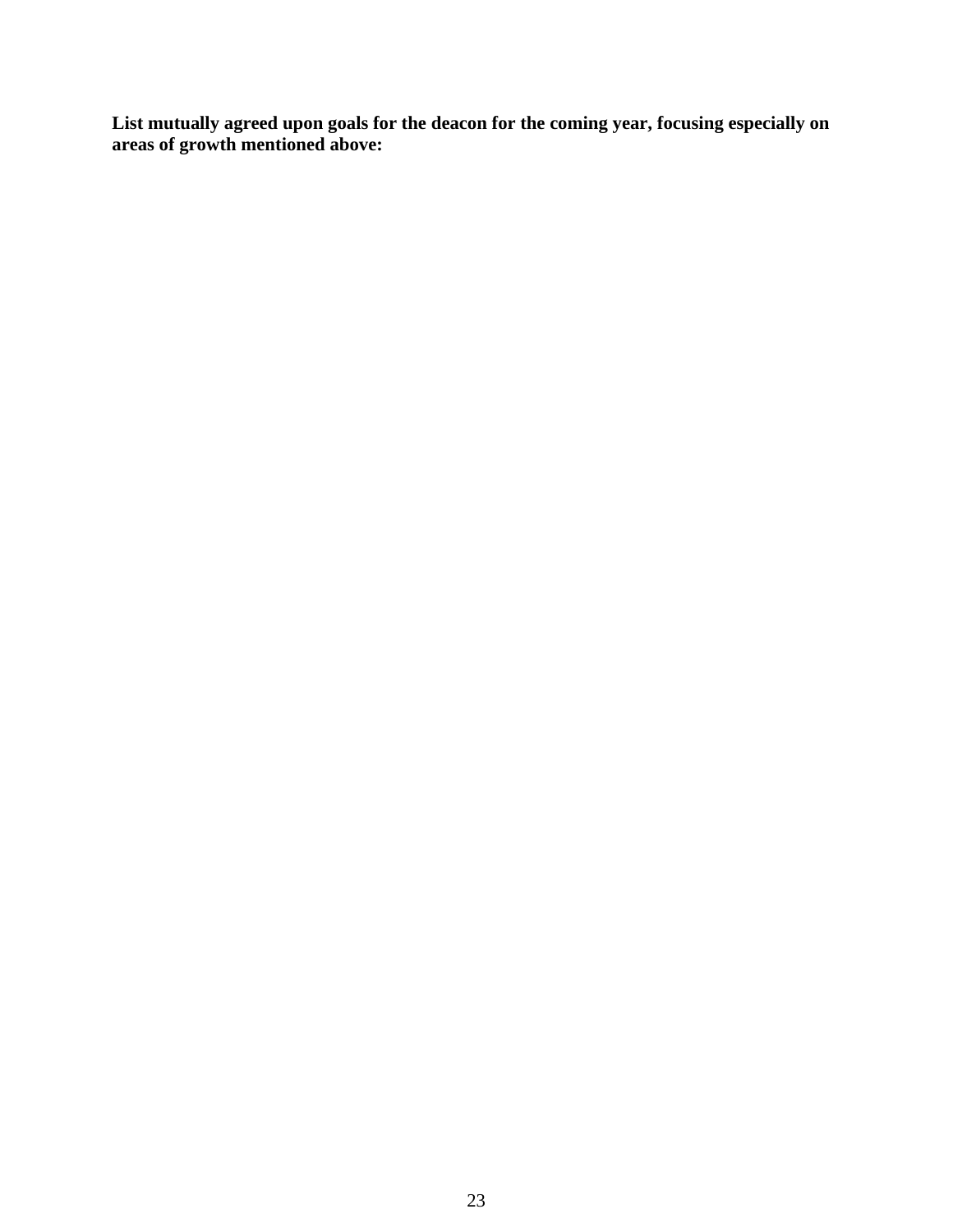## **REVIEW OF CONGREGATIONAL MINISTRY BASED ON THE MODEL CONSTITUTION FOR CONGREGATIONS AND THE LETTER OF CALL**

### **Model Constitution for Congregations of the ELCA, Section C4.03:**

### **\*C4.03.To fulfill these purposes [listed in \*C4.02], this congregation shall: a. Provide services of worship at which the Word of God is preached and the sacraments are administered.**

List strengths in providing services of worship, proclamation of the Word, and administration of Baptism and Holy Communion:

List areas of growth related to providing services of worship, proclamation of the Word, and administration of Baptism and Holy Communion:

#### **b. Provide pastoral care and assist all members to participate in this ministry.**

List strengths in providing pastoral care and assisting all members to participate in ministry:

List areas of growth related to providing pastoral care and facilitating participation:

# **c. Challenge, equip, and support all members in carrying out their calling in their daily lives and in their congregation.**

List strengths in this area of ministry:

List areas of growth related to this area of ministry:

#### **d. Teach the Word of God.**

List strengths related to Bible study, Sunday school, confirmation, adult education, Vacation Bible School, worship, and other teaching opportunities:

List areas of growth related to this area of ministry:

## **e. Witness to the reconciling Word of God in Christ, reaching out to all people.**

List strengths in this area of ministry:

List areas of growth related to this area of ministry: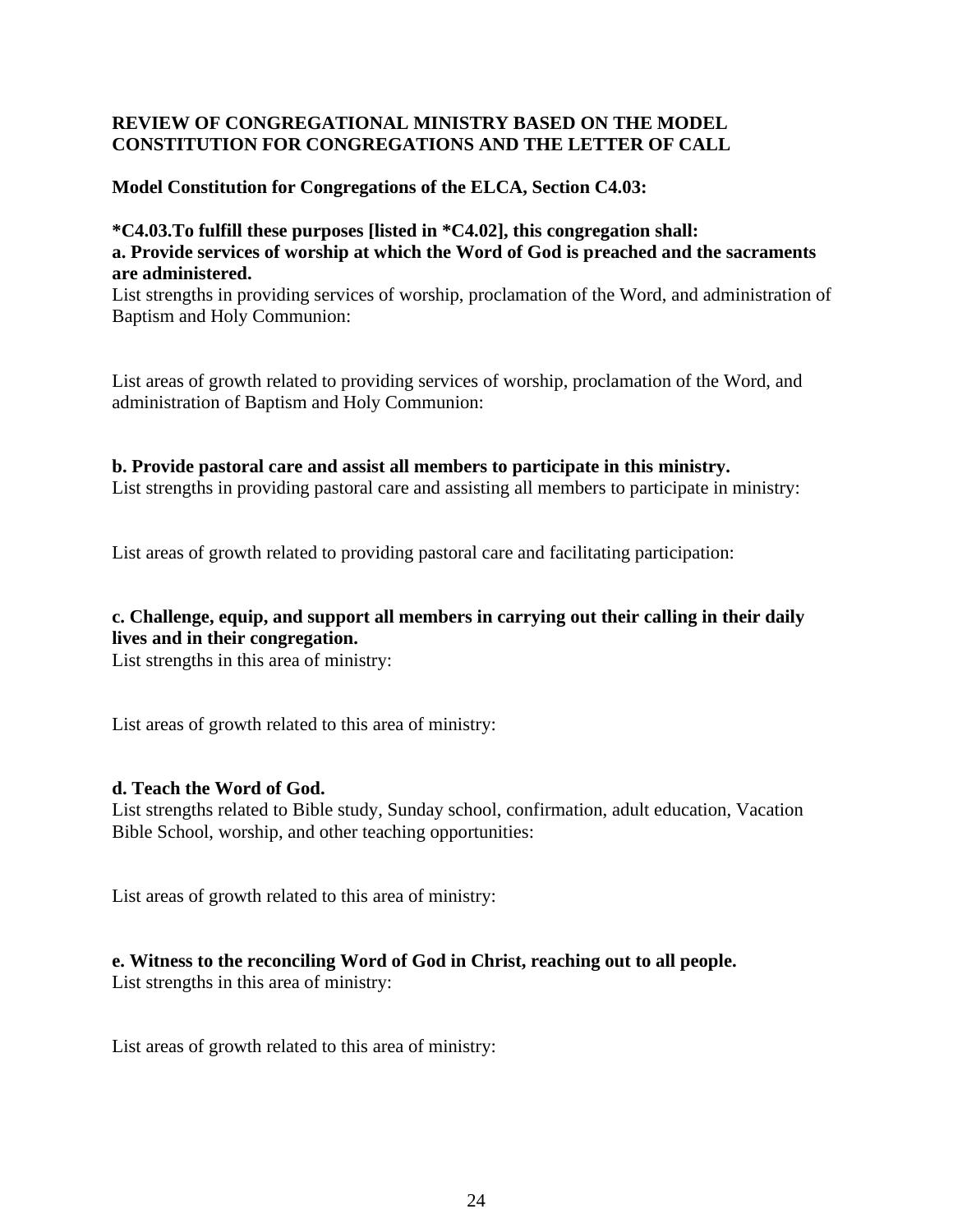**f. Respond to human need, work for justice and peace, care for the sick and the suffering, and participate responsibly in society.**

List strengths in this area of ministry:

List areas of growth related to this area of ministry:

**g. Motivate its members to provide financial support for the congregation's ministry and the ministry of other parts of the Evangelical Lutheran Church in America.** List strengths related to educating members regarding stewardship and mission support:

List areas of growth related to educating members regarding stewardship and mission support:

**h. Foster and participate in interdependent relationships with other congregations, the synod, and the churchwide organization of the Evangelical Lutheran Church in America.** List strengths in this area of ministry:

List areas of growth related to this area of ministry:

**i. Foster and participate in ecumenical relationships consistent with churchwide policy.** List strengths in this area of ministry:

List areas of growth related to this area of ministry:

**In the Letter of Call issued to the rostered minister, it states these responsibilities for the members of the congregation(s): "With this call, we pledge our prayers, love, esteem, and personal support for the sake of the ministry entrusted to you by God and for our ministry together in Christ's name."**

List ways that the congregation(s) are fulfilling these responsibilities:

List areas of growth related to the congregation(s) fulfilling these responsibilities:

**List mutually agreed upon goals for the congregation(s) for the coming year, focusing especially on areas of growth mentioned above:**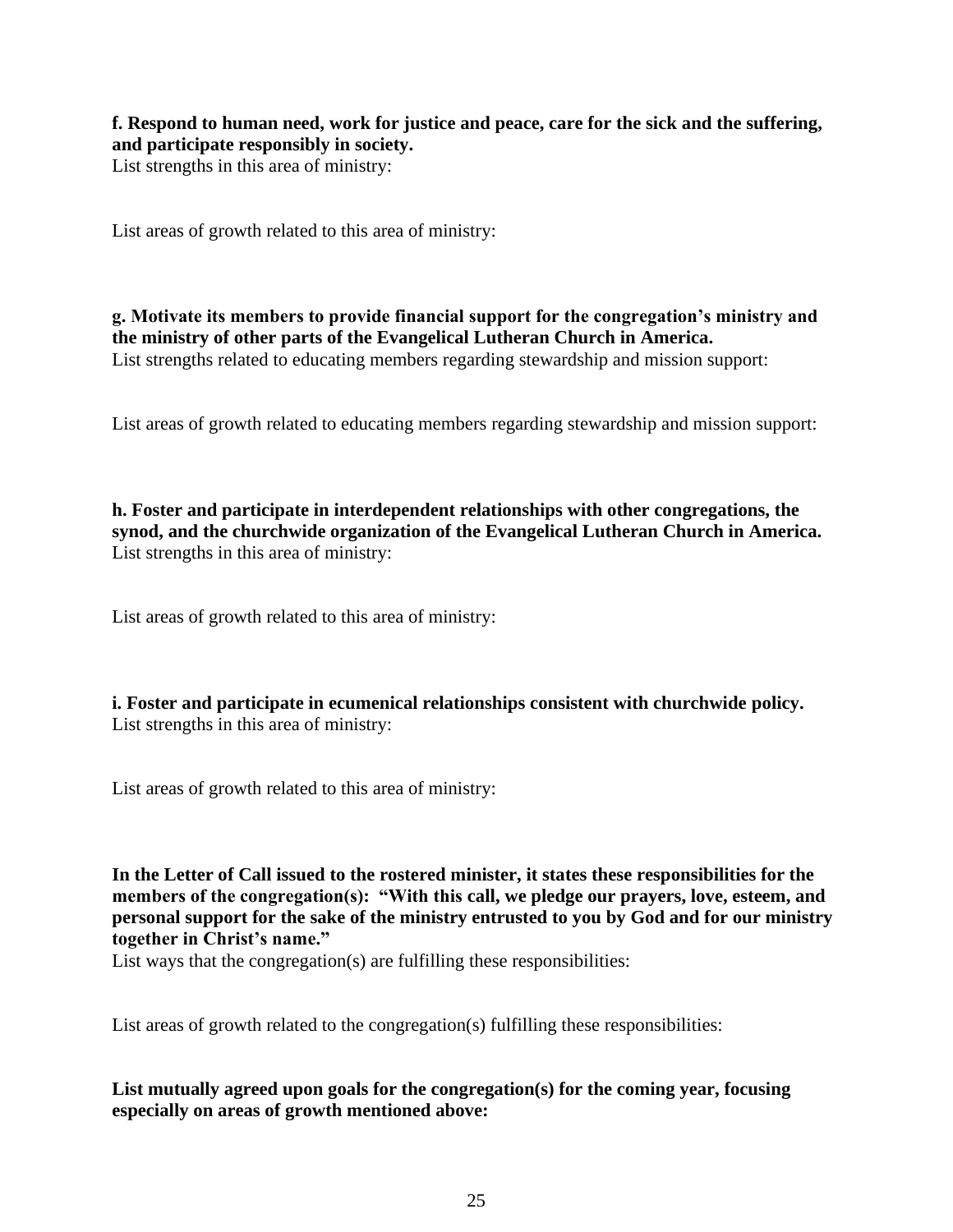#### Addendum C **CHECKLIST FOR PARSONAGE USE**

This checklist is being offered to promote ongoing discussion between congregational leadership and pastors relative to the maintenance, repair, and general use of a church owned home. It is understood the following areas may have more or less relevance to specific congregational situations.

| <b>Recommended:</b>                                         |                                               | by the parsonage family, and serviced and annually inspected by the congregation<br>$\frac{1}{\sqrt{1-\frac{1}{2}}}\$ Stove $\frac{1}{\sqrt{1-\frac{1}{2}}}\$ Refrigerator Dishwasher Washer/Dryer                                                                                   |  | 2. The following appliances have been installed in the parsonage, are being properly maintained                                                                                                       |
|-------------------------------------------------------------|-----------------------------------------------|--------------------------------------------------------------------------------------------------------------------------------------------------------------------------------------------------------------------------------------------------------------------------------------|--|-------------------------------------------------------------------------------------------------------------------------------------------------------------------------------------------------------|
| <b>As Needed/Optional:</b><br>Carbage disposal              |                                               | Garbage disposal<br>TV antenna/Cable/Dish<br>TV antenna/Cable/Dish<br>TV antenna/Cable/Dish<br>TV antenna/Cable/Dish<br>TV antenna/Cable/Dish<br>TV antenna/Cable/Dish<br>TV antenna/Cable/Dish<br>TV antenna/Cable/Dish<br>TV antenna/Cable/Dis                                     |  |                                                                                                                                                                                                       |
|                                                             |                                               | 3. The following services/utilities are being paid directly by the congregation:<br>Telephone (excluding personal calls) _______ Garbage (and other city-billed services)                                                                                                            |  |                                                                                                                                                                                                       |
|                                                             |                                               | 4. The following items have been supplied by congregation by mutual agreement:<br>Paint Wallpaper Window coverings<br>Floor coverings Light fixtures Ceiling fans                                                                                                                    |  |                                                                                                                                                                                                       |
| reviewed annually.                                          |                                               | 5. Because the congregation owns the parsonage and grounds, it shall be their responsibility to<br>provide regular grounds maintenance (e.g. lawn mowing, landscaping, snow removal).<br>Therefore, any expected role of the pastor in such matters has been discussed initially and |  |                                                                                                                                                                                                       |
|                                                             | items and the total cost of the redecoration. | fabric selection, floor covering options, and overall design has been done in consultation with                                                                                                                                                                                      |  | 6. When it becomes time to redecorate the parsonage, consideration of such matters as color and<br>those living in the parsonage. The congregation will determine the price range for both individual |
| - Major kitchen appliances and heating and cooling systems. |                                               | 7. An annual inspection of the parsonage has been conducted that included:                                                                                                                                                                                                           |  |                                                                                                                                                                                                       |

\_\_\_\_\_\_ 8. After the annual inspection, the pastor and congregational leaders have discussed inspection findings and have mutually agreed on: 1) the repairs, maintenance, and any redecorating plans that will be undertaken during the upcoming year, 2) who will be responsible for completing the work, and 3) who will pay for each approved expenditure.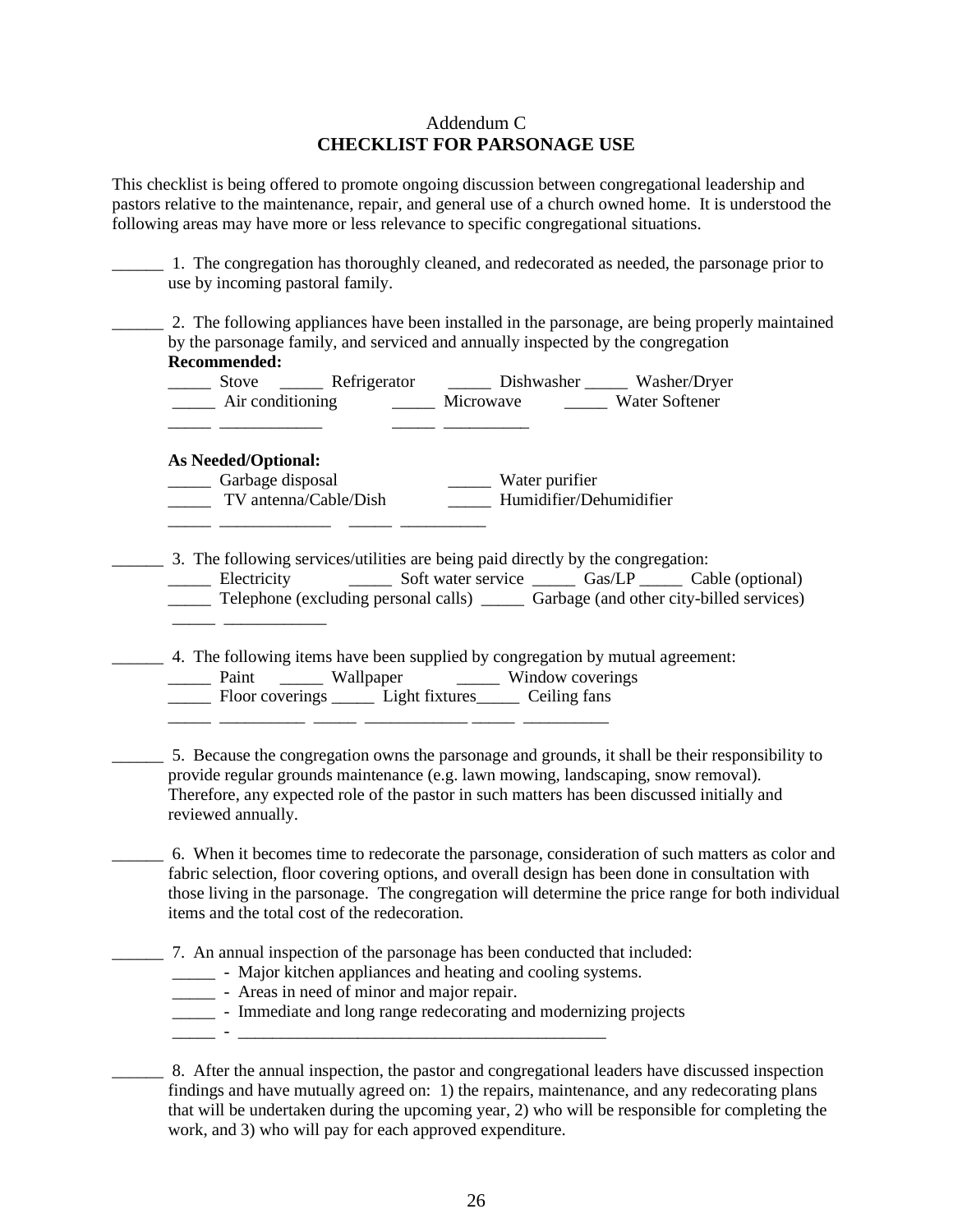#### Addendum D

## **HOUSING ALLOWANCE RESOLUTION**

(Insert for Congregation Council Minutes)

In order to permit (Name of Pastor) to benefit from the provisions of Section 107 and 108 of the Internal Revenue Code of 1954, the council specifies that the total compensation paid to her/him during the fiscal year ended (Subsequent Year) includes a housing allowance. Since such approval by the council would permit her/him to deduct that amount from her/his taxable income and has no further effect upon our congregation or budget, it was

### **RESOLVED,**

That the total compensation of \$ (Amount) paid to (Name of Pastor) includes a housing allowance of \$ (Amount) for the current year and for all future years, unless otherwise provided.

Signature Date Date

i<br>L

The above resolution should be included in the minutes of the congregation council prior to January 1 of each year. A copy should be made of the motion as it appears in the minutes and given to the pastor(s) for her/his records.

This same resolution format may be used for a parsonage allowance when a pastor chooses to declare some of the base salary as a parsonage allowance to be used for expenses related to the parsonage.